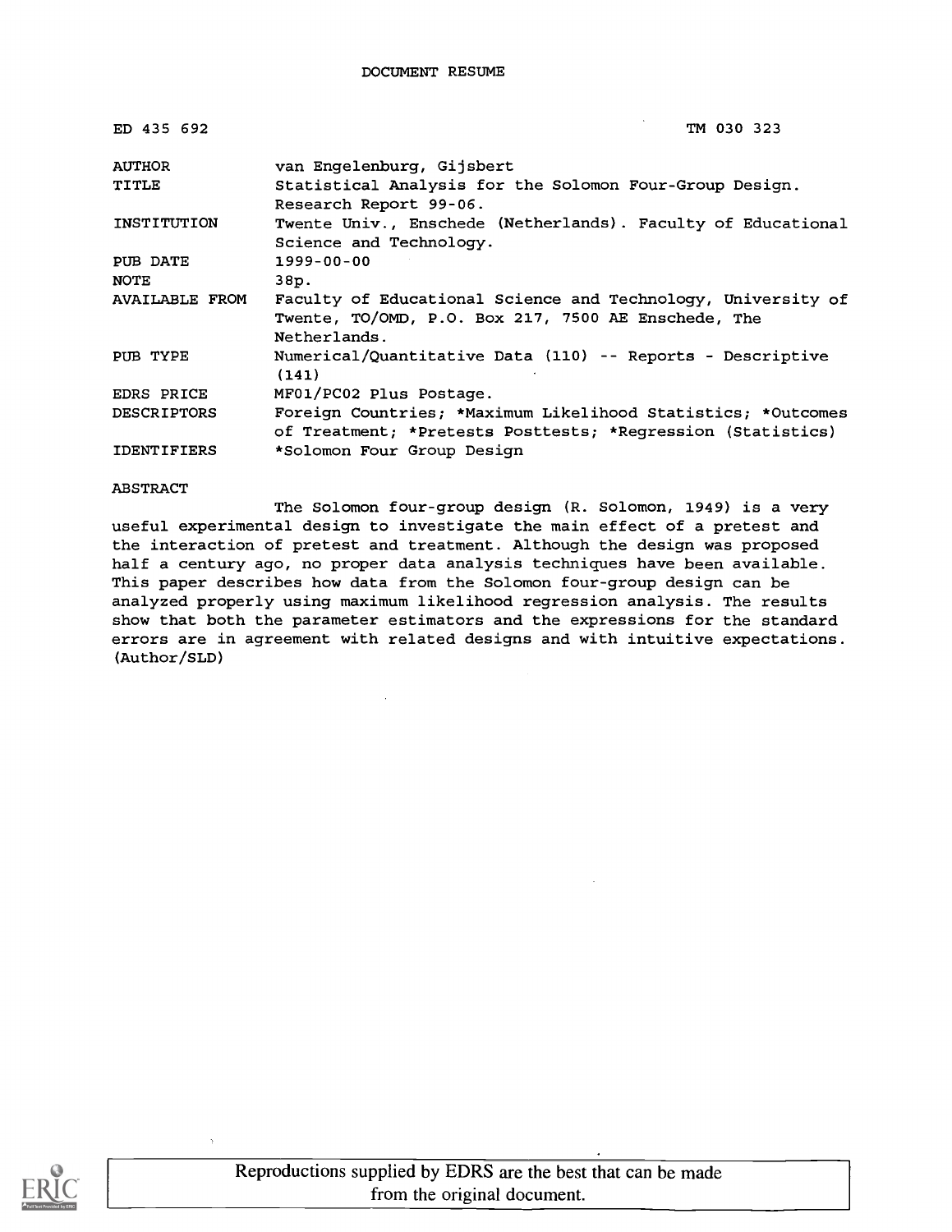M030323

# Statistical Analysis for the Solomon Four-Group Design

Bert van Engelenburg

PERMISSION TO REPRODUCE AND DISSEMINATE THIS MATERIAL HAS BEEN GRANTED BY elicsen

Research

Report

TM

99-06

TO THE EDUCATIONAL RESOURCES INFORMATION CENTER (ERIC)

U.S. DEPARTMENT OF EDUCATION Office of Educational Research and Improvement EDUCATIONAL RESOURCES INFORMATION CENTER (ERIC)

This document has been reproduced as received from the person or organization originating it.

Minor changes have been made to improve reproduction quality.

Points of view or opinions stated in this document do not necessarily represent official OERI position or policy.



Department of **Educational Measurement and Data Analysis** 



University of Twente

BEST COPY AVAILABLE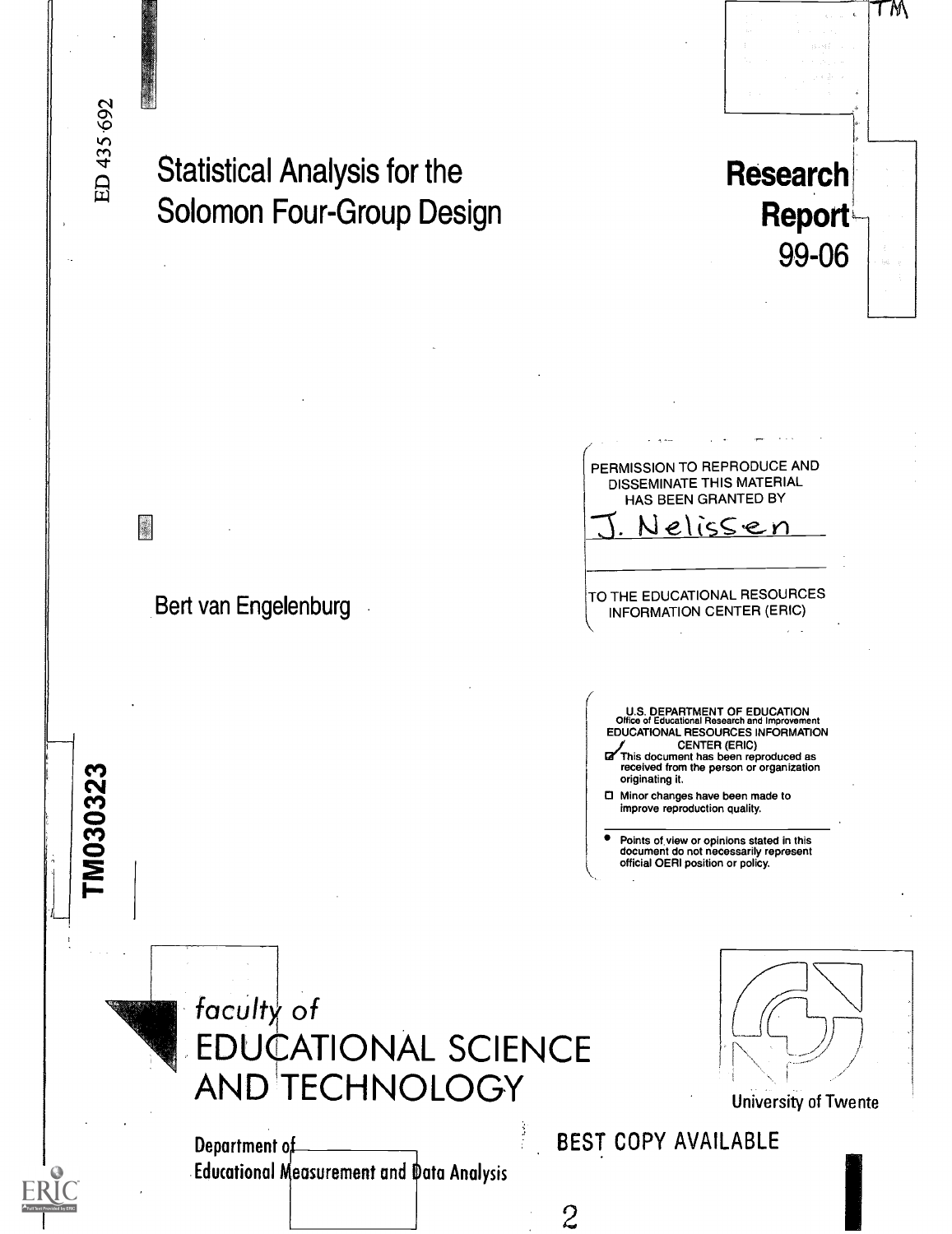### Statistical Analysis for the Solomon Four-Group Design

 $\cdot$ 

Gijsbert van Engelenburg



b.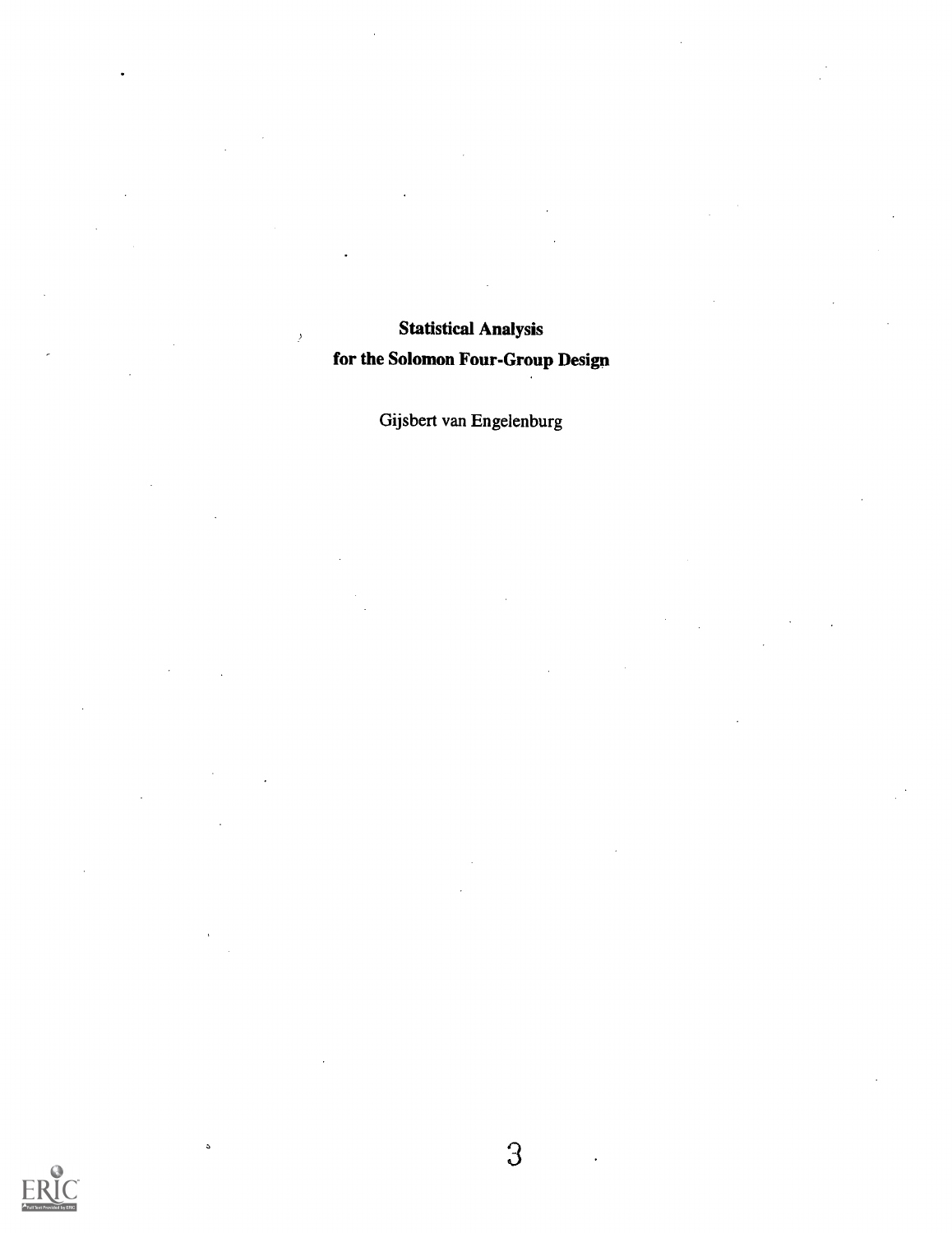#### Abstract

The Solomon four-group design is a very useful experimental design to investigate the main effect of a pretest and the interaction effect of pretest and treatment. Although the design has been proposed half a century ago, no proper data analysis techniques have been available. In this paper it is described how data from the Solomon fourgroup design can be properly analyzed using maximum likelihood regression analysis. The results show that both the parameter estimators and the expressions for the standard errors are in agreement with related designs and with intuitive expectations.

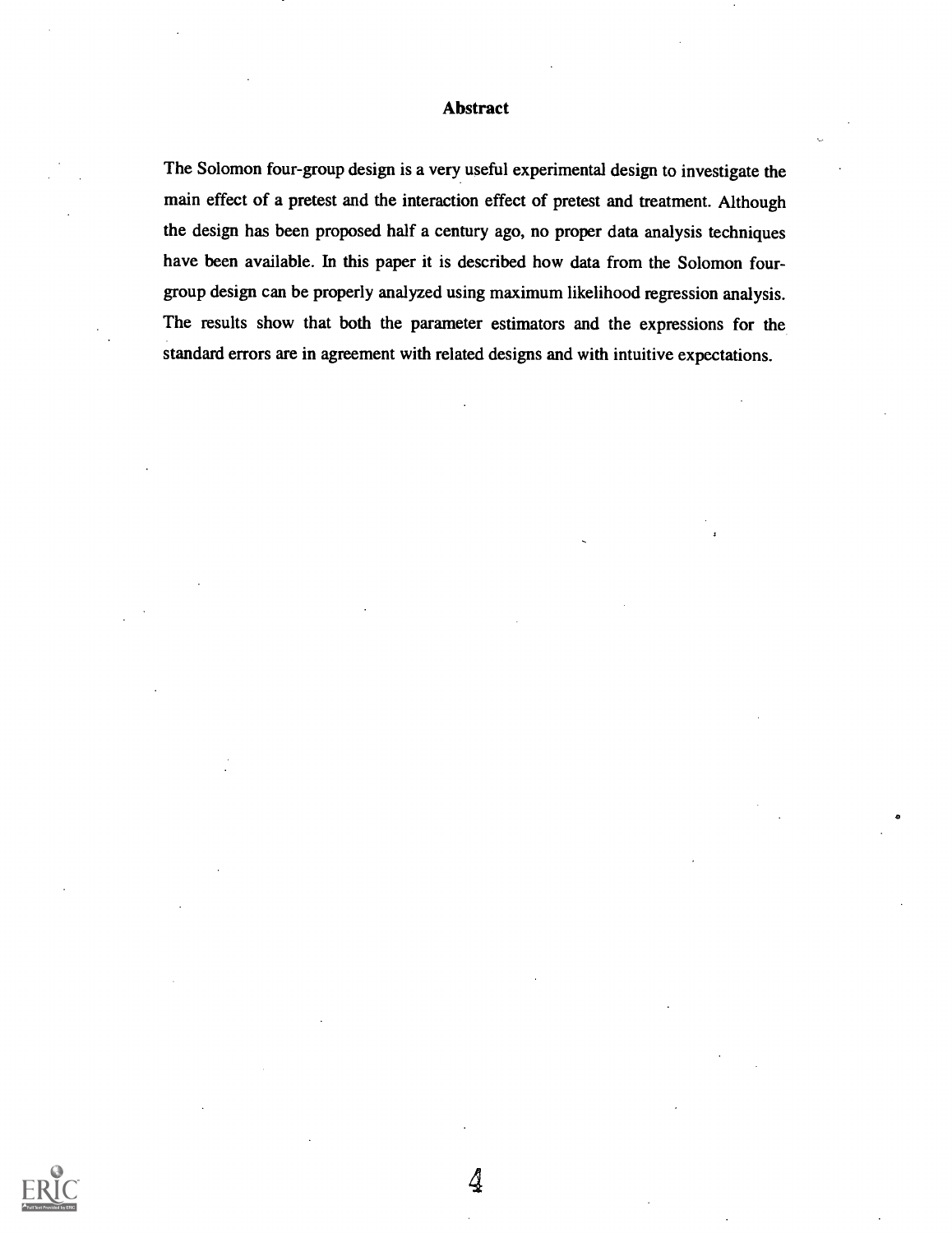#### Statistical analysis for the Solomon Four-Group Design

Whether pretests should be administered in experimental control group designs is a delicate issue. On the one hand, the statistical argument is that pretests are usually favorable, since controlling for pretest scores will usually increase the power of the design by reducing residual variance. If a pretest is administered, the probability that small treatment effects are detected will usually increase. On the other hand, the methodological argument is that pretests are often unfavorable, since pretests can blur the real treatment effect. Two situations must be distinguished (see e.g. Campbell & Stanley, 1966; Cook & Campbell, 1979). First, the pretest can have an effect by itself by decreasing or increasing the scores of interest. For instance, administering a pretest may offer the subject additional exercise material, item training or a search strategy. Such an effect, commonly referred to as a testing effect, is a main effect of the pretest. Second, the pretest can make the treatment less or more effective. For instance, administering a pretest may arouse curiosity or it may sensitize the subject. Such an effect is an interaction effect of pretest and treatment. Although we will usually not expect that pretest main effects and interaction effects are very large (see Wilson & Putnam, 1982), it will be usually difficult to predict whether the statistical or the methodological argument prevails in a given situation.

To investigate the role of a pretest the Solomon four-group design (Solomon, 1949) is a useful device. Using this design the treatment effect, the pretest effect, and the interaction effect of pretest and treatment can be disentangled. A graphical depiction of the design is shown in Figure 1. Subjects are randomly (denoted by R) assigned to one of four groups (denoted by 0, P, T, and TP), presented rowwise. Columnwise the experimental interventions are presented. Group P and TP get a pretest  $(X)$ , group T and TP get the treatment  $(T)$ , and all groups get a posttest  $(Y)$ .

#### Insert Figure 1 about here

A striking impression from the existing literature is that the same authors who praise the Solomon four-group design as a very useful device, admit that the statistical treatment of the design is not straightforward. Oliver and Berger (1980) studied several pretest designs and concluded that only the Solomon four-group design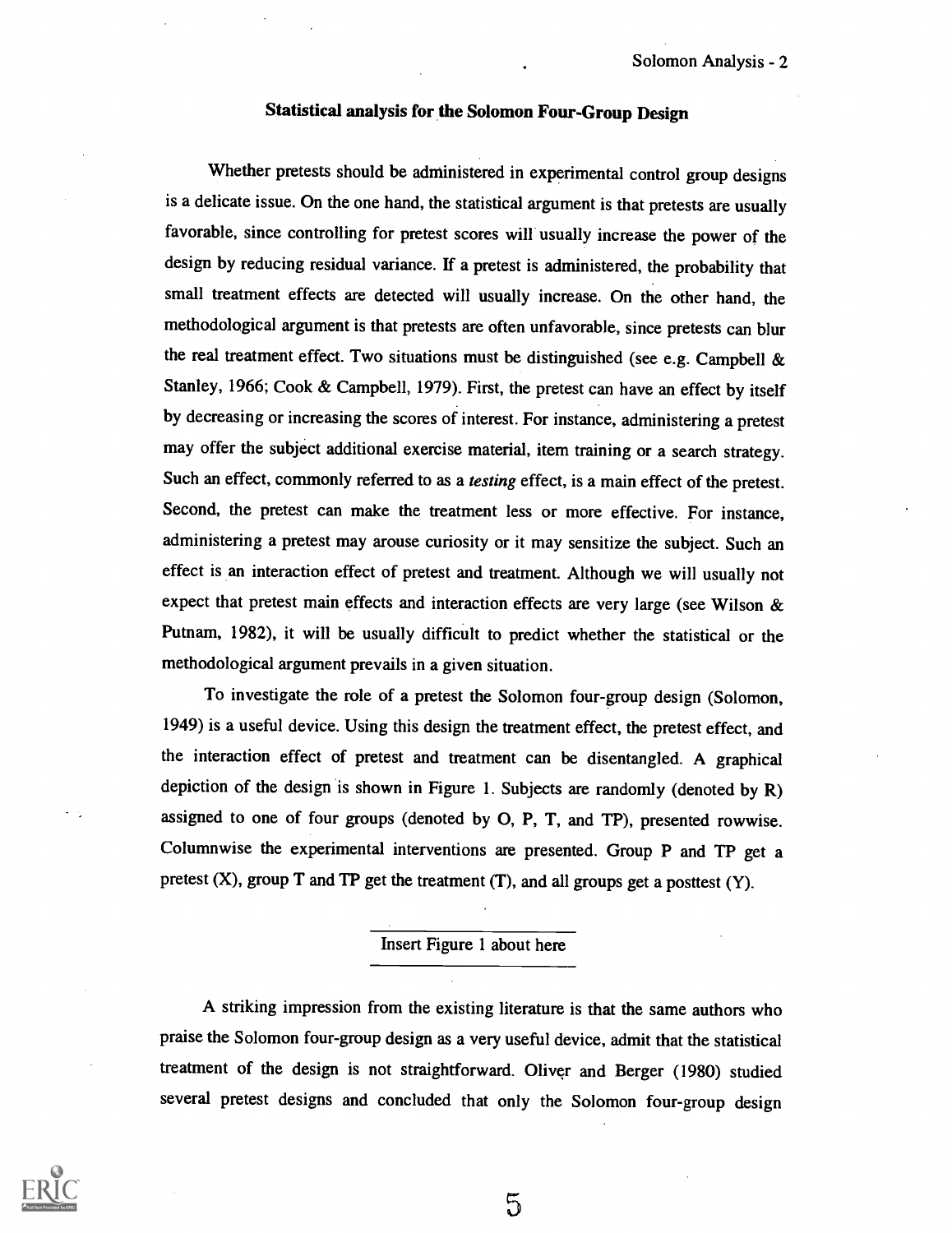yielded unambiguous results. They also noted that there are many possible ways of analyzing the data, which is in this case another way of saying that no single proper analysis technique is known. Solomon's (1949) suggestions are not of much help and even "judged unacceptable" by Campbell and Stanley (1966, p. 25). They noted that "[t]here is no singular statistical procedure which makes use of all six sets of observations simultaneously" (p.25). Sawilovski, Kelly, Blair, and Markman (1994) believe that the lack of a clear statistical treatment is probably the reason that there are few examples of published research based on the Solomon four-group design.

The most straightforward statistical treatment is probably to reorganize the posttest data according to a  $2 \times 2$  factorial design, where the first factor is whether a pretest has been given or not, and the second whether a treatment has been given or not (Figure 2). It is clear that an ANOVA can provide estimates of the treatment effect, of the pretest effect, and of the interaction effect of pretest and treatment. However, by analyzing the data this way, not all available information is used. Administering pretests will, of course, result in pretest scores. Although pretest scores could be used to obtain better estimates, they are neglected in the ANOVA model. Campbell & Stanley (1966) advise to use the  $2 \times 2$  ANOVA design and they conclude that "[i]f the main and interactive effects of pretesting are negligible, it may be desirable to perform an analysis of covariance..." (Campbell & Stanley, 1966, p.25), where they refer to analyzing only the data from group P and TP to test whether an effect of the treatment can be found. (See also Huck & Sandler, 1973.)

#### Insert Figure 2 about here

A second obvious way to analyse the data from the Solomon four-group design is more or less in the spirit of the latter advice of Campbell and Stanley (1966). It is possible to view the Solomon four-group as a combination of two experiments. In the first experiment only group 0 and T are considered. Since no pretest was administered, this experiment can be treated as a posttest-only control group experimental design. In the second experiment only group P and TP are considered. In these groups a pretest was administered and this experiment can be treated as a pretest-posttest control group experimental design.

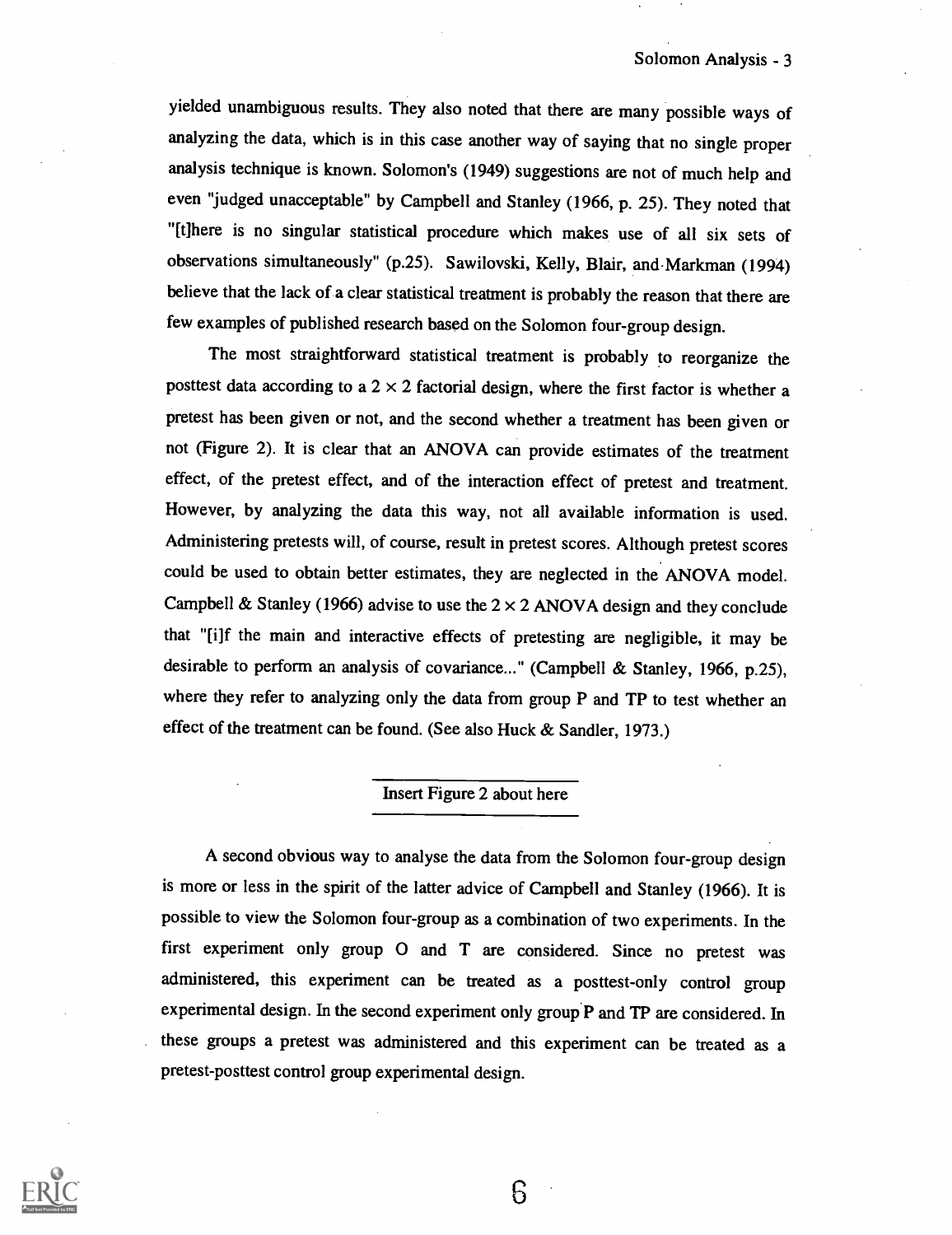Some other attempts are made to analyse. Solomon four-group data. Walton Braver & Braver (1988) have suggested the use of a meta-analytic approach to combine the results of both separate experiments. Their approach has been criticized by Sawilovski, Kelly, Blair, & Markman (1994), who show that the approach results in a lack of power and an inflation of the nominal alpha. They conclude that "further study is needed to resolve the data analysis problem associated with this design" ( Sawilovski, Kelly, Blair, & Markman, 1994, p 374). Dukes, Ullman, and Stein (1995) made multiple comparisons between two groups at the time using a latent variable approach.

In this paper a full information maximum likelihood method is presented to analyze all available data from the Solomon four-group design. The results will be compared with the results of the  $2 \times 2$  factorial design and with the results of the combination of the pretest-only and the pretest-posttest designs. First, these commonly used approaches will be presented, then the new approach. All approaches will be presented in a maximum likelihood regression context, to allow simple comparisons between them. Before presenting the models, however, some general remarks are made, concerning notation, assumptions and estimation procedure.

#### General remarks

#### Notation

First some notation will be introduced. The four groups of the Solomon fourgroup design will be denoted by  $Q = O$ , P, T, TP, as indicated in Figure 2. Groups will be treated as nonoverlapping sets of subjects. The four groups are identified by two dichotomous design variables. The first design variable,  $T_i$ , indicates whether subject i has received a treatment ( $T_i = 1$ ) or not ( $T_i = 0$ ) and, second,  $P_i$  is the design variable which indicates whether for subject i a pretest has been administered ( $P_i = 1$ ) or not  $(P_i = 0)$ .

Subjects are denoted by  $i = 1, 2, ..., N$ , where N is the total number of subjects. The number of subjects in group Q will be indicated by  $N_Q$ . The posttest score of subject i will be denoted by  $Y_i$ , the pretest score, if available, by  $X_i$ . In this paper summation is always over subjects and the summation index denotes the group in

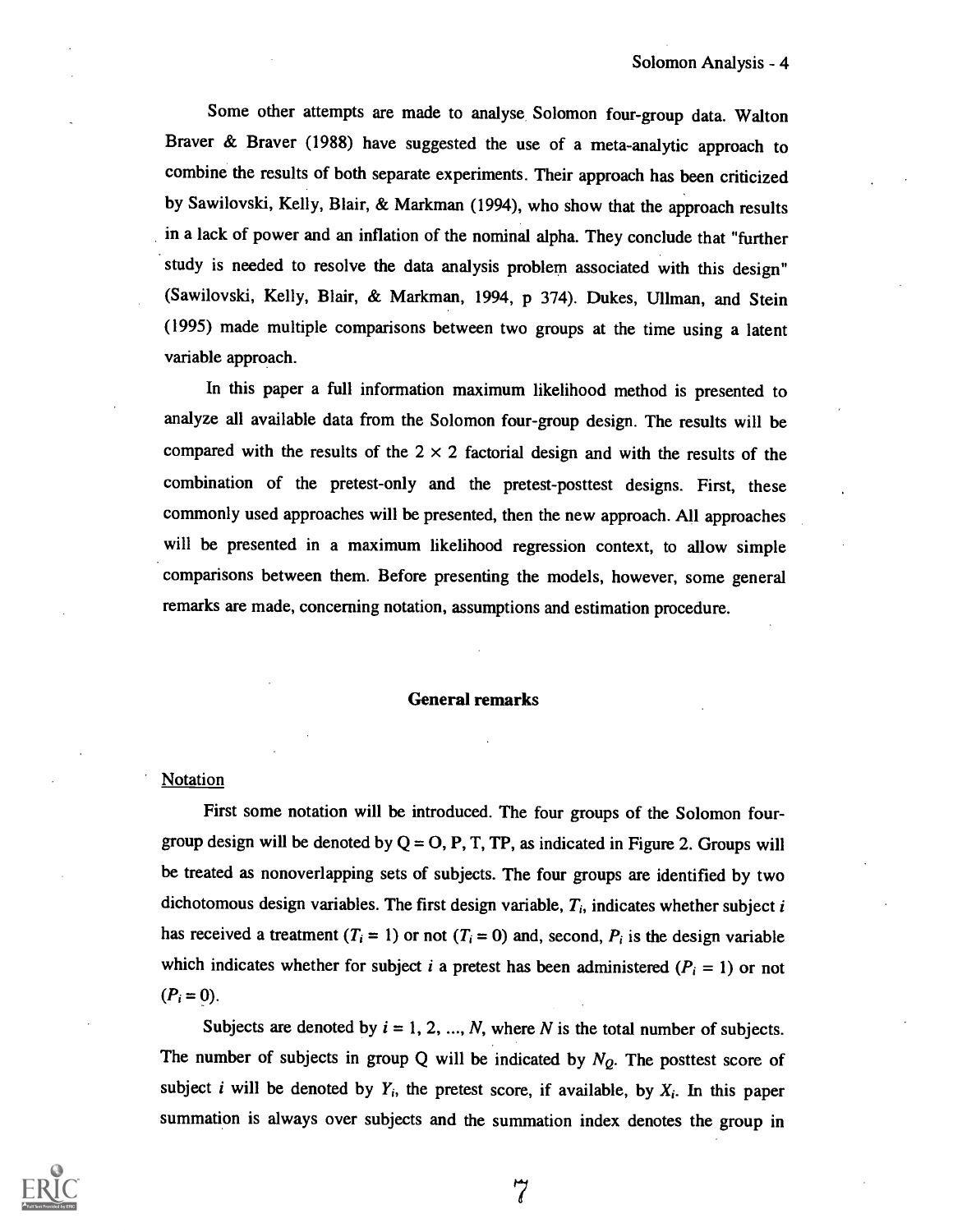which summation takes place. If more than one summation index is given, summation takes place in all groups mentioned. Thus

$$
\sum_{Q,R}(Y_i) = \sum_{Q}(Y_i) + \sum_{R}(Y_i) = \sum_{i \in Q}(Y_i) + \sum_{i \in R}(Y_i).
$$
 (1)

is the sum of the posttest scores of all subjects belonging to group Q and R.

Further, many formulas contain sum of squares or sums of crossproducts and it is useful to have a shorthand notation for them. We will define the function  $SST_Q$  to be

$$
SST_{Q}(U,V) = \sum_{Q} U_{i}V_{i}
$$
 (2)

which is the "total" sum of crossproducts within a single group or, if  $U = V$ , the sum of squares. Further, we will define the function  $SSW_Q$  to be

$$
SSW_{Q}(U,V) = \sum_{i \in Q} (U_{i} - \frac{1}{N_{Q}} \sum_{j \in Q} U_{j})(V_{i} - \frac{1}{N_{Q}} \sum_{j \in Q} V_{j}),
$$
\n(3)

which is the "within" group sum of crossproducts or sum of squares. Finally, the function  $SSB_Q$  is defined as

$$
SSB_{\varrho}(U,V) = \frac{1}{N_{\varrho}} \sum_{\varrho} U_i \sum_{\varrho} V_i , \qquad (4)
$$

which is the "between" group sum of crossproducts or sum of squares. It is well known and easy to verify that

$$
SST_{Q}(U,V) = SSW_{Q}(U,V) + SSB_{Q}(U,V). \qquad (5)
$$

Multiple indices will be used to denote summation over several groups. For example,



 $\delta$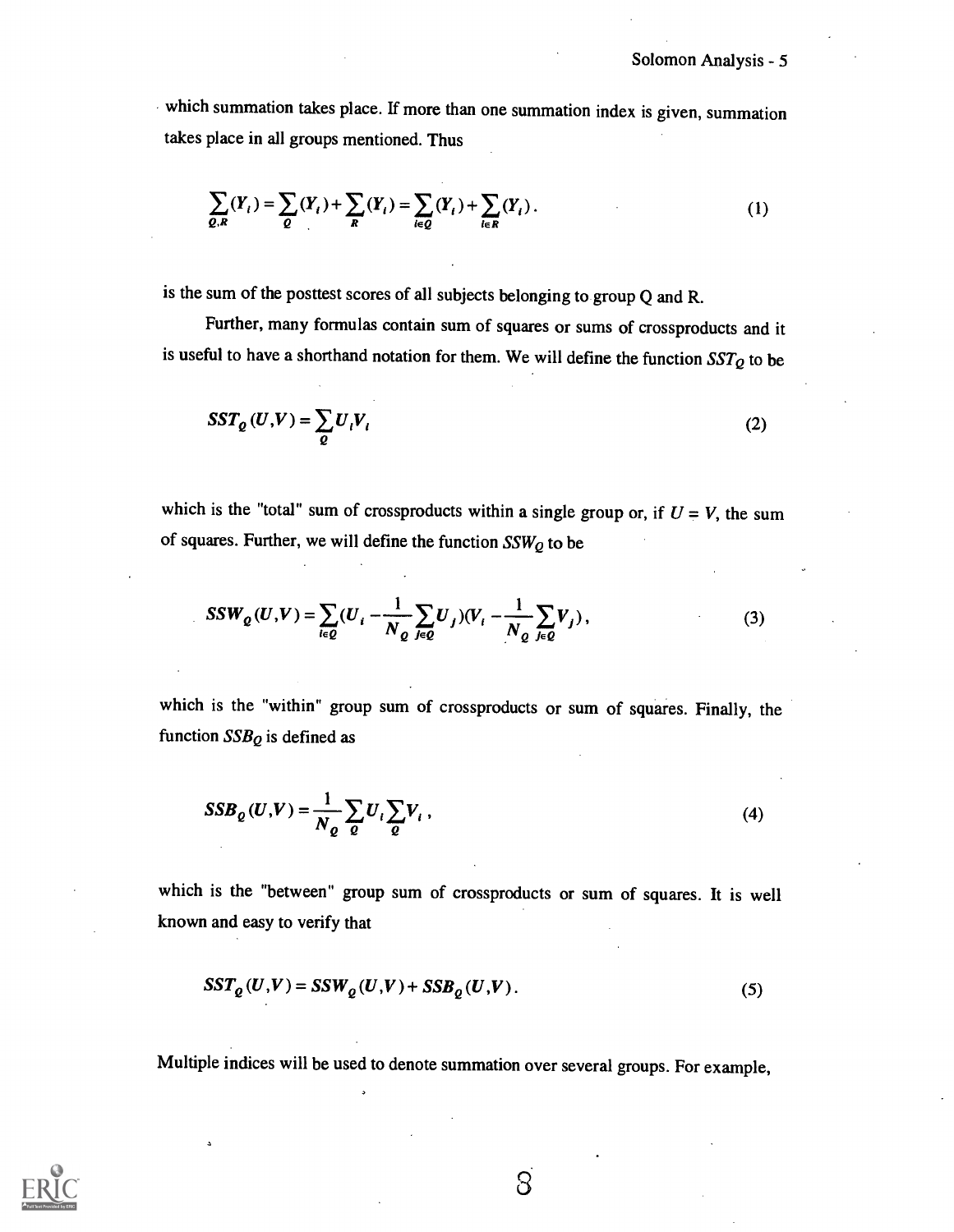$$
SSW_{Q,R}(U,V) = SSW_Q(U,V) + SSW_R(U,V),\tag{6}
$$

which is generally unequal to  $SSW_{Q\cup R}(U,V)$ . An analogous result is true for  $\label{eq:ssb} \textit{SSB}_{\varrho,\textit{k}}(U,V)\,.$ 

#### **Assumptions**

To allow maximum likelihood estimation, it will be assumed that subjects are randomly assigned to the four groups. For the sake of generality, we will not assume that all groupsizes are equal. Further, we will assume that error components are independently and normally distributed with mean zero and fixed, but unknown variance. It will also be assumed that the size of all experimental effects are fixed, but unknown. Thus, first, the size of a potential treatment effect is equal for all subjects who have received the experimental treatment, second, the size of a potential (main) effect of the pretest is also equal for all subjects who have received the pretest, and, third, the size of a potential interaction effect is also equal for all subjects who received both a pretest and a treatment.

Further, as far as pretested subjects are considered, a linear relation is assumed between pretest scores and posttest scores. For notational convenience we will assume that pretest scores, but not posttest scores, are deviation scores from the observed mean. Thus, if  $X_i'$  is the raw pretest score and

$$
\overline{Y} = \frac{1}{N_P + N_{TP}} \sum_{i \in P \cup TP} X'_i,
$$

then

$$
X_i = X'_i - \overline{X} \, .
$$

It follows that

Ĵ

$$
\sum_{P} X_i = -\sum_{P} X_i ,
$$



9

(8)

(9)

(7)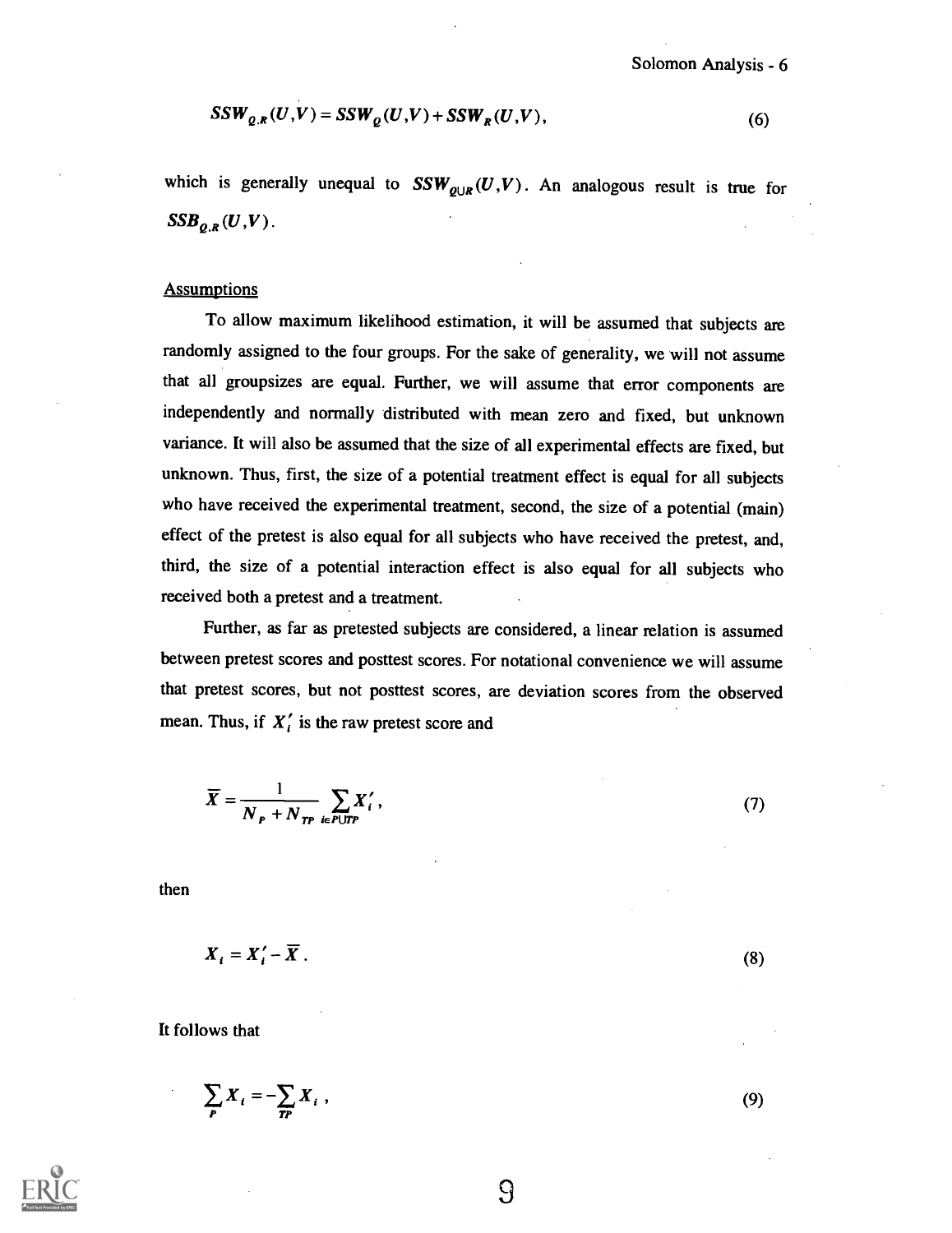which will be useful in simplifying some of the formulas.

#### **Estimation**

The models presented in the remainder were all analyzed in the same way, according to maximum likelihood estimation. Maximum likelihood estimation for regression models is the relatively straightforward. Here, estimation of the parameters and their standard errors is described only briefly. First, the likelihood of the data is expressed as a function of the model parameters, given the observed data. Then, first derivatives of the logarithm of the likelihood function to the parameters are algebraically derived. The first derivatives are set equal to zero and from this set of equations the parameters must be solved. For the models below, this proves to be not too difficult. To obtain estimates of the standard errors, first the matrix of second derivatives of the logarithm of the likelihood function to the parameters must be obtained. Next, the negative of this matrix must be inverted. The matrix, however, proves to be relatively simple and inverting can be done algebraically by standard mathematics software. The inverted matrix is the variance-covariance matrix of the maximum likelihood parameter estimates. Standard errors can be computed by taking the square root of the appropriate diagonal elements.

#### Commonly used methods

#### The  $2 \times 2$  factorial model

If the Solomon four-group design is analysed as a  $2 \times 2$  factorial design, the pretest scores are ignored. We are, of course, interested in differences between the four groups in the mean value of  $Y_i$  and the model is

$$
Y_i = a + b_T T_i + b_P P_i + b_{TP} T_i P_i + R_i,
$$
\n(10)

where  $b_T$ ,  $b_P$ , and  $b_{TP}$  are the regression coefficients associated with  $T_i$ ,  $P_i$ , and the interaction effect of  $T_i$  and  $P_i$ , respectively and  $R_i$  is the residual term. The coefficient



 $\hat{P}$   $\Omega$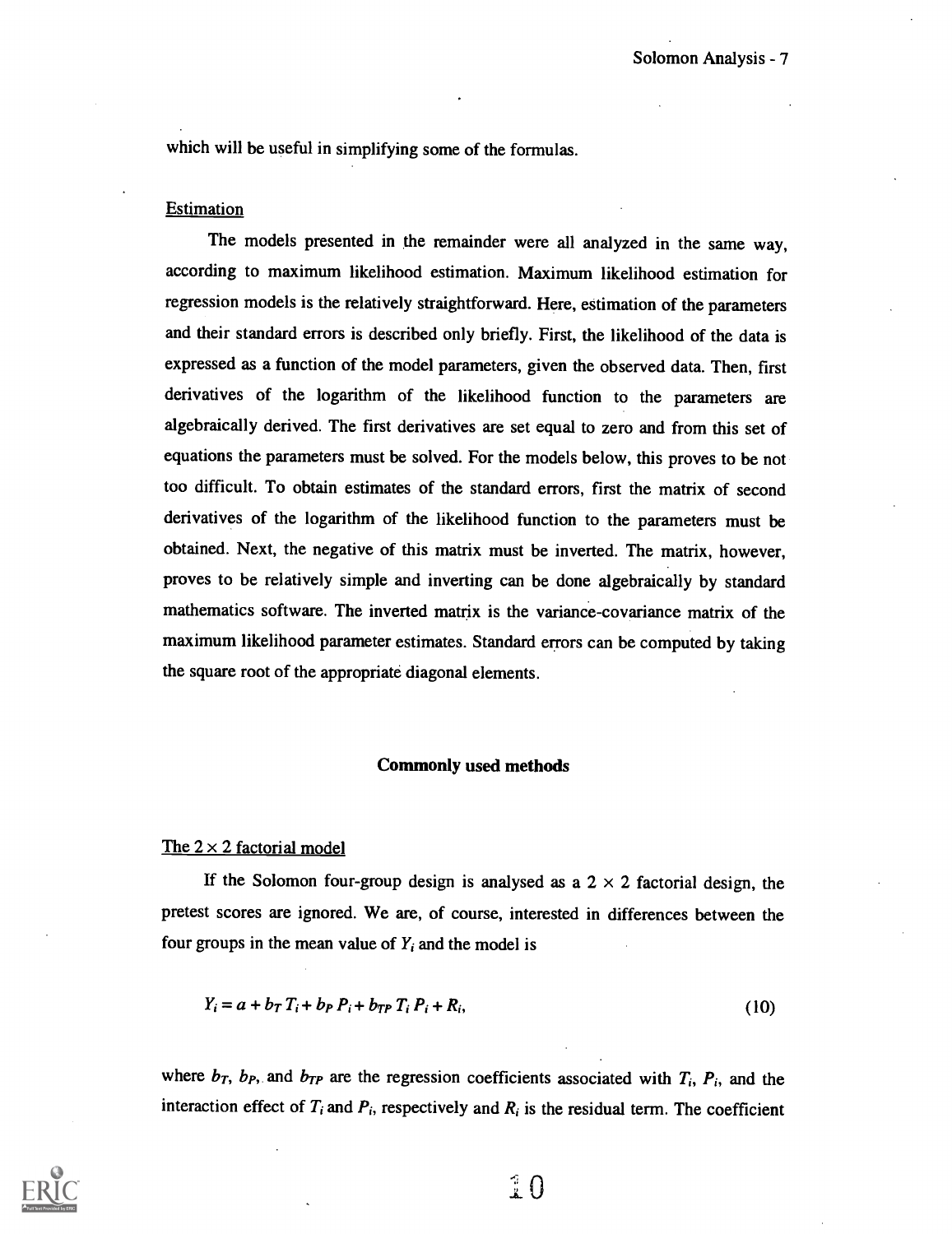$b_T$  is interpreted as the treatment effect,  $b_P$  is interpreted as the (main) effect of the pretest, and  $b_{TP}$  is interpreted as the additional effect if both a treatment and a pretest are given.

Many textbooks on regression analysis or analysis of variance treat the estimation of parameters of a  $2 \times 2$  factorial model. Here, maximum likelihood estimation is applied to allow comparisons between this model and the other models. If it is assumed that  $R_i$  is independently normally distributed with mean zero and variance  $\sigma_{\rm R}^2$ ,

$$
\boldsymbol{R}_i \sim N(0, \sigma_R^2), \tag{11}
$$

then it follows that  $Y_i$  is independently normally distributed with mean  $a + b_T T_i + b_P$  $P_i + b_{TP} T_i P_i$  and variance  $\sigma_R^2$ , so that the logarithm of the likelihood function is

$$
logL = -\frac{N}{2}\log(2\pi) - N\log\sigma_R - \frac{1}{2}\sum \left(\frac{Y_i - a - b_rT_i - b_pP_i - b_{rp}T_iP_i}{\sigma_E}\right)^2, \quad (12)
$$

where summation is over all subjects. Parameter estimation is without problems and the resulting parameter estimates are given in Table 1. Also, the variance of the parameter estimates are not too difficult to find. They are also presented in Table 1.

#### Insert Table 1 about here

Using the  $2 \times 2$  factorial model to analyze Solomon four-group data pretest scores are neglected. We may expect that parameter estimates can be improved by using pretest scores. Also, a reduction of the standard errors of the estimates can be expected.

#### The posttest-only and pretest-posttest model

The Solomon four-group design can be conceived as two separate experiments, a posttest-only control group experiment and an experiment with pretest and posttest. Below it is investigated what the result will be if both models are analyzed separately.

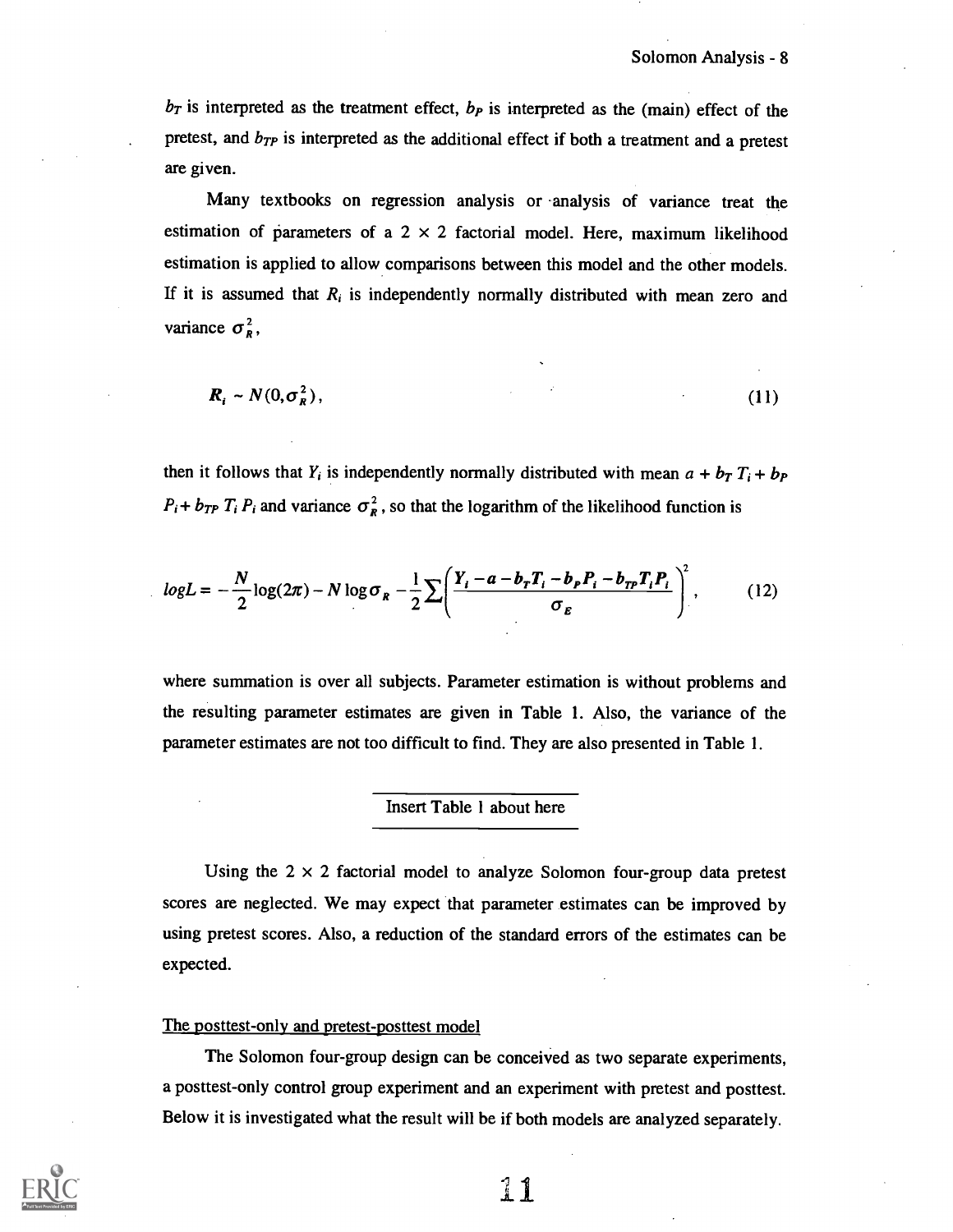For the subjects in groups 0 and T, who did not have a pretest, the model simply is

$$
Y_i = a + b_T T_i + R_i, \qquad \text{for } i \in \text{O} \cup \text{T}. \tag{13}
$$

For this model parameter estimation is very much analogous to the estimation for the  $2 \times 2$  factorial design. It follows that  $Y_i$  is independently normally distributed with mean  $a + b_T T_i$  and variance  $\sigma_R^2$ , so that the logarithm of the likelihood function is

$$
logL = -\frac{N_o + N_T}{2} log(2\pi) - (N_o + N_T) log \sigma_R - \frac{1}{2} \sum_{o, r} \left( \frac{Y_i - a - b_r T_i}{\sigma_R} \right)^2.
$$
 (14)

The maximum likelihood parameter estimators are presented in Table 2, as are the associated variance estimates.

#### Insert Table 2 about here

The subjects in groups P and TP, however, did have a pretest and pretest scores can be entered into the regression analysis to reduce the residual variance. Since all subjects did have a pretest the main effect of the pretest can not be separated from the intercept. This combined parameter will be denoted by  $a'$ , thus

 $a' = a + b_P.$  (15)

Also, in this model an effect of the treatment cannot be separated from the interaction effect of pretest and treatment. This combined effect will be denoted by  $b_T$ , thus

$$
b_T = b_T + b_{TP}.\tag{16}
$$

The model, then, is

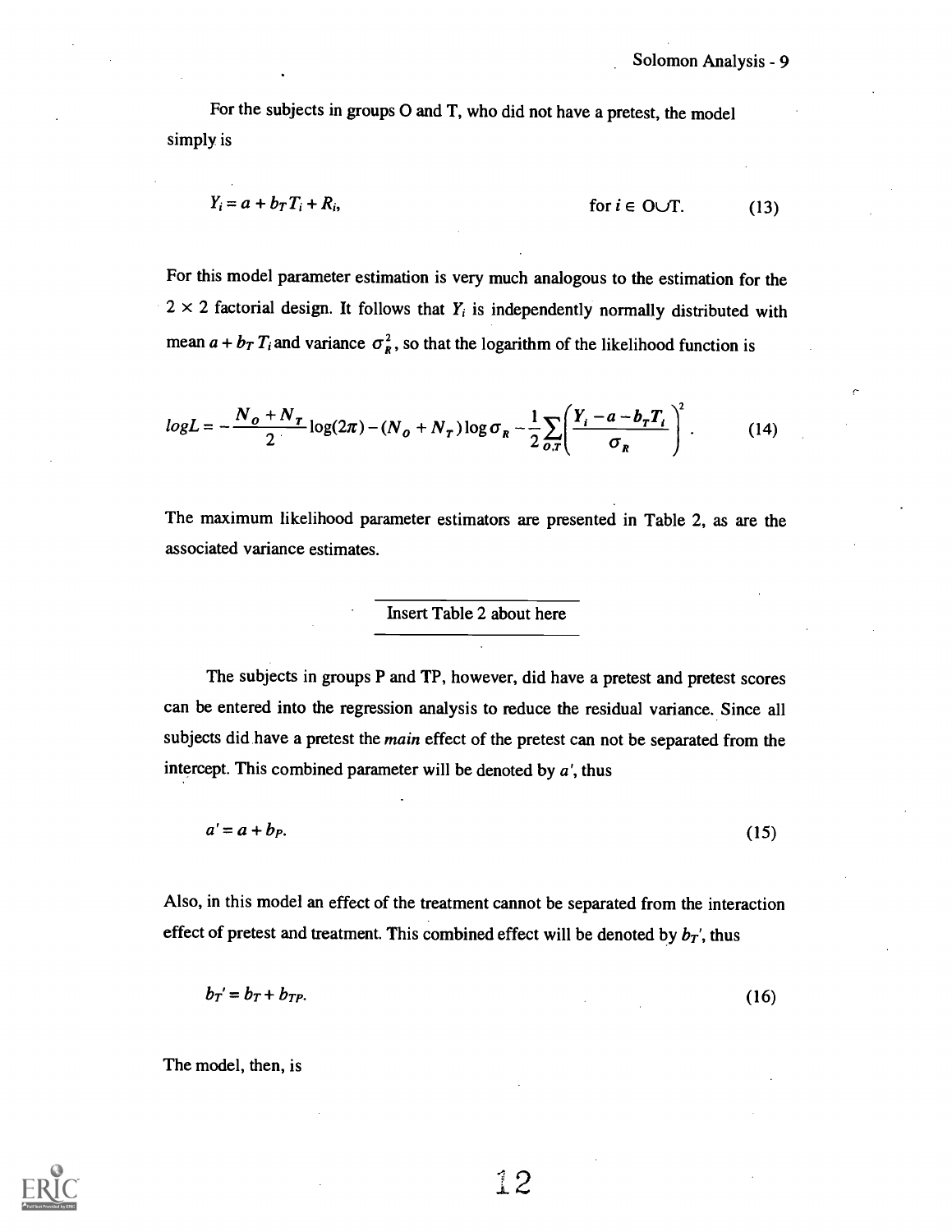$$
Y_i = a' + b_T' T_i + b_X X_i + E_i, \qquad \text{for } i \in \text{P} \cup \text{PT}, \qquad (17)
$$

where,  $b_X$  is the regression coefficient associated with  $X_i$ . The error term  $E_i$  will usually be smaller than the residual terms  $R_i$  in (13), because  $X_i$  is now entered into the model.

To find the parameters of this model, it is assumed that  $E_i$  is independently normally distributed with mean zero and variance  $\sigma_{g}^{2}$ ,

$$
E_i \sim N(0, \sigma_E^2). \tag{18}
$$

It follows that  $Y_i$  is independently normally distributed with mean  $a' + b_T' T_i + b_X X_i$ and variance  $\sigma_{\rm g}^2$  and the logarithm of the likelihood function is

 $log L =$ 

$$
-\frac{N_{P}+N_{TP}}{2}\log(2\pi)-(N_{P}+N_{TP})\log\sigma_{E}-\frac{1}{2}\sum_{P,TP}\left(\frac{Y_{i}-a'-b_{T}'T_{i}-b_{X}X_{i}}{\sigma_{E}}\right)^{2}
$$
(19)

and, again, parameters and standard errors can be obtained in the same way. In Table 3 parameter estimates and associated variance estimates are presented.

#### Insert Table 3 about here

In this approach not all parameters of interest are estimated explicitly. However, the remaining parameters can be obtained by combining the results of Table 2 and 3. Because of (15) an estimate of  $b<sub>P</sub>$  can be obtained by

$$
\hat{b}_P = \hat{a}' - \hat{a} = \frac{\sum F_i - \hat{b}_x \sum_P X_i}{N_P} - \frac{\sum \sum_i Y_i}{N_Q}
$$
\n(20)

and in the same way, because of (16) an estimate of  $b_{TP}$  can be obtained by

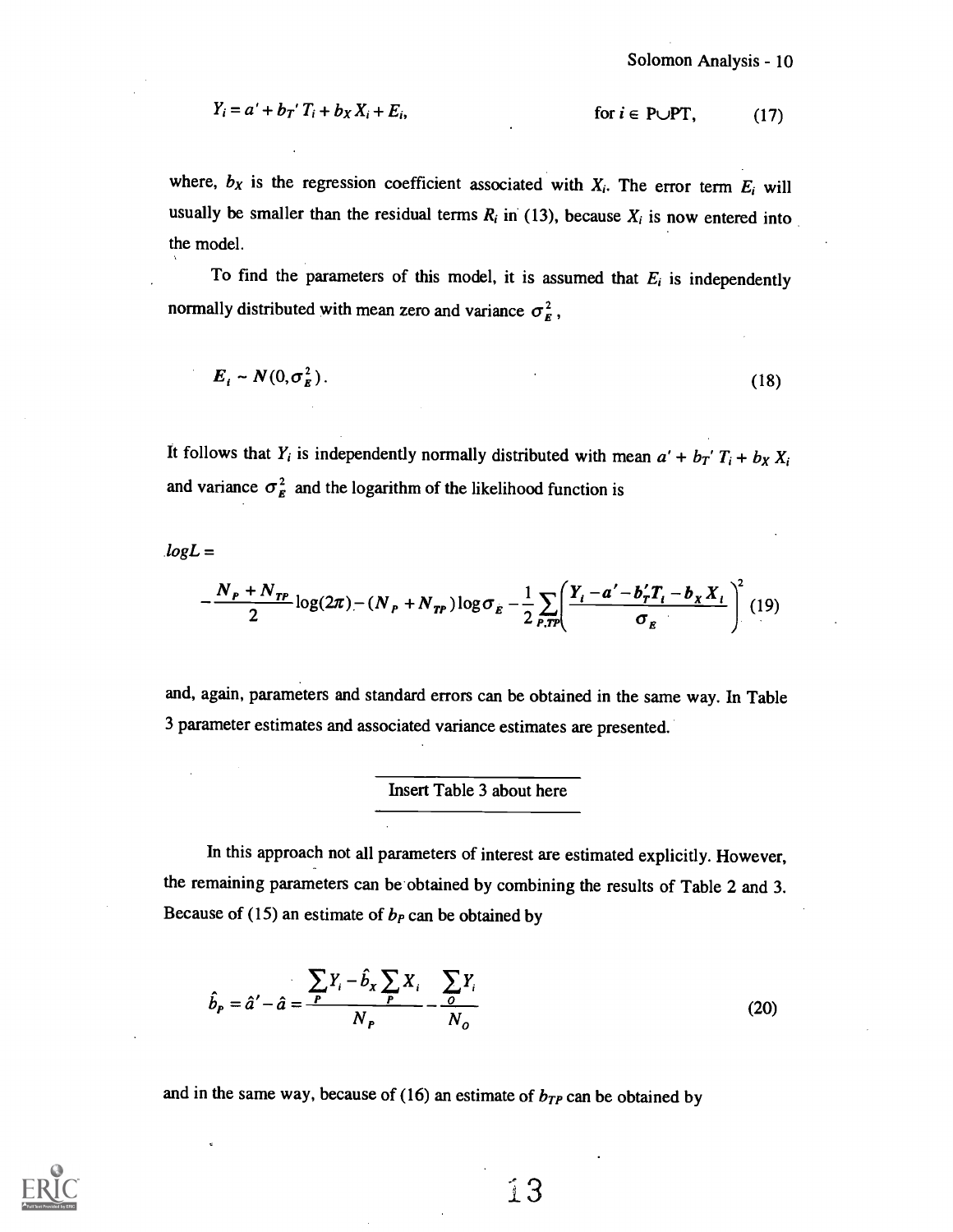Solomon Analysis - 11

$$
\hat{b}_{TP} = \hat{b}'_T - \hat{b}_T = \frac{\sum_{TP} Y_i - \hat{b}_x \sum_{TP} X_i}{N_{TP}} - \frac{\sum_{P} Y_i - \hat{b}_x \sum_{P} X_i}{N_{P}} - \frac{\sum_{T} Y_i}{N_{T}} + \frac{\sum_{O} Y_i}{N_{O}}
$$
(21)

These results have not been stated explicitly before, although many researchers probably had the intuitive notion that combining the results of both designs gave insight about the pretest (main) effect and the interaction effect of pretest and treatment. An important question, however, remains. Although the estimators are maximum likelihood estimators, it may be doubted whether they are efficient. Limited information estimators, which result if not all available data are analyzed simultaneously, may be less efficient than full information estimators. The variance of  $\hat{b}_P$  and the variance of  $\hat{b}_{TP}$  will not be derived here. After the new approach is presented, a remark regarding their respective variances will be made.

There are two main reasons to use pretest scores, and both can be illustrated with the current parameter estimates at hand. First, using pretest scores may correct for sampling fluctuations. What we see in Table 3 is that some of the parameter estimates are not simply the mean of the posttest scores within a certain group, but that the mean score is corrected for pretest differences. Second, using pretest scores will usually result in a smaller residual term and thereby enhancing the power of the significance tests of the parameters. Indeed, from  $\hat{\sigma}_E$  it is clear that the sum of squares of posttest scores corrected for pretest differences will be usually much smaller than simply the sums of squares.

#### New method

#### Model

The main flaws of the previous approach results from analyzing both models separately. Below is presented how the data from all four groups, including pretest data, can be analyzed simultaneously. If pretest scores were available for all subjects, the model is defined as

$$
Y_i = a + b_X X_i + b_T T_i + b_P P_i + b_{TP} T_i P_i + E_i,
$$
\n(22)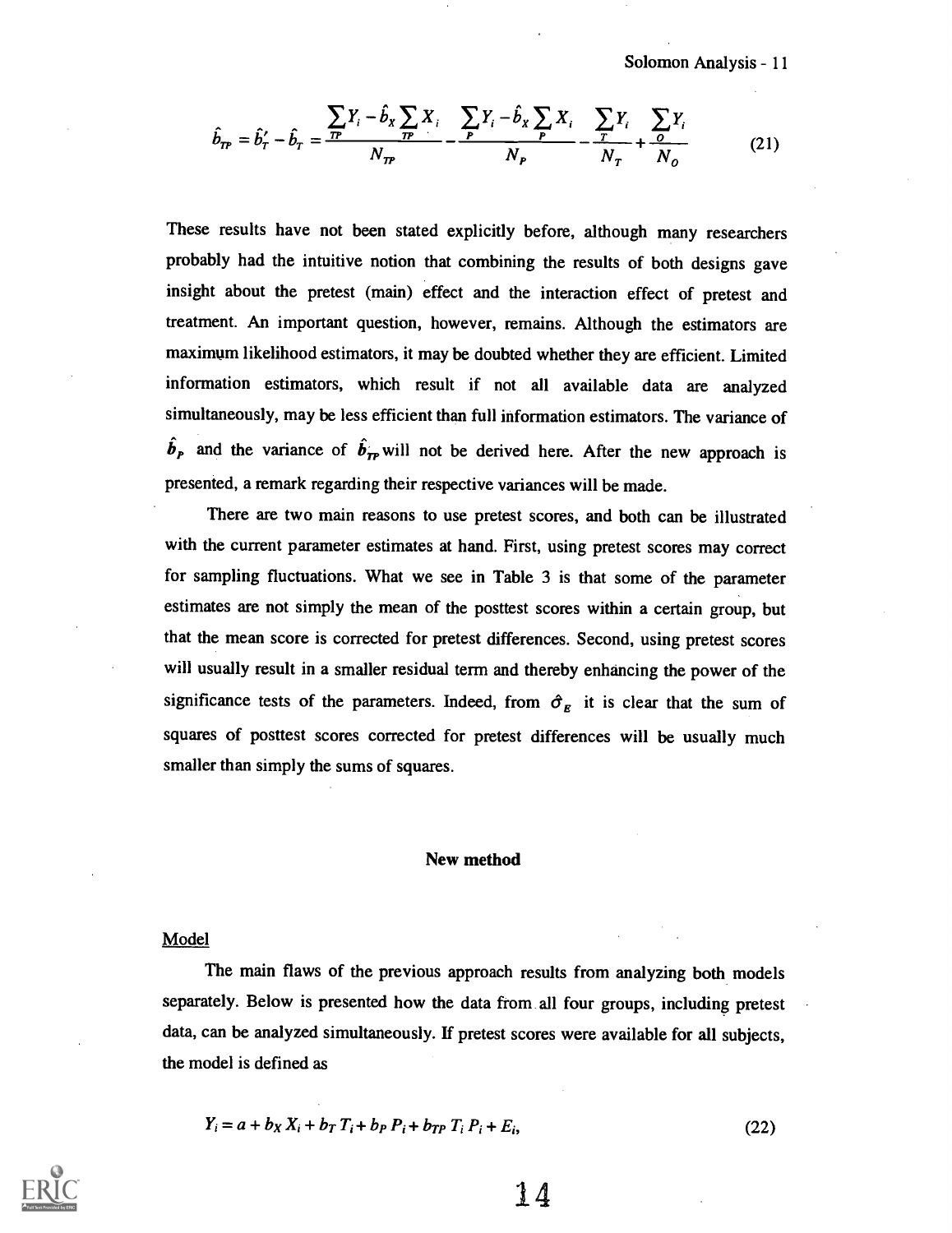To avoid the problem of the structurally missing pretest scores, for.each of the four groups a separate model will be derived from (22). First, for the subjects who did have both a pretest and a treatment the model can be written as

$$
Y_i = a + b_X X_i + b_T + b_P + b_{TP} + E_i, \qquad \text{for } i \in \text{TP}. \tag{23}
$$

Second, for the subjects who did have a pretest, but no treatment the model is

$$
Y_i = a + b_X X_i + b_P + E_i, \qquad \text{for } i \in P. \tag{24}
$$

If no pretest is administered, and thus, no pretest scores are available, the variation that  $X_i$  accounts for is added to the residual variation. If the residual part is denoted by  $R_i$ , the model for the subjects that did have a treatment but no pretest can be written as

$$
Y_i = a + b_T + R_i, \qquad \text{for } i \in T. \tag{25}
$$

and for the subjects that had neither a pretest nor a treatment the model is

$$
Y_i = a + R_i, \qquad \text{for } i \in O. \tag{26}
$$

Conceptually, the residual part  $R_i$  can be decomposed into two parts, the "real" error term and a term that is related to pre-experimental differences,

$$
R_i = b_X X_i + E_i,\tag{27}
$$

although  $X_i$  is unobserved for these subjects. Note that, although a separate model is formulated for each group, they will be analyzed simultaneously.

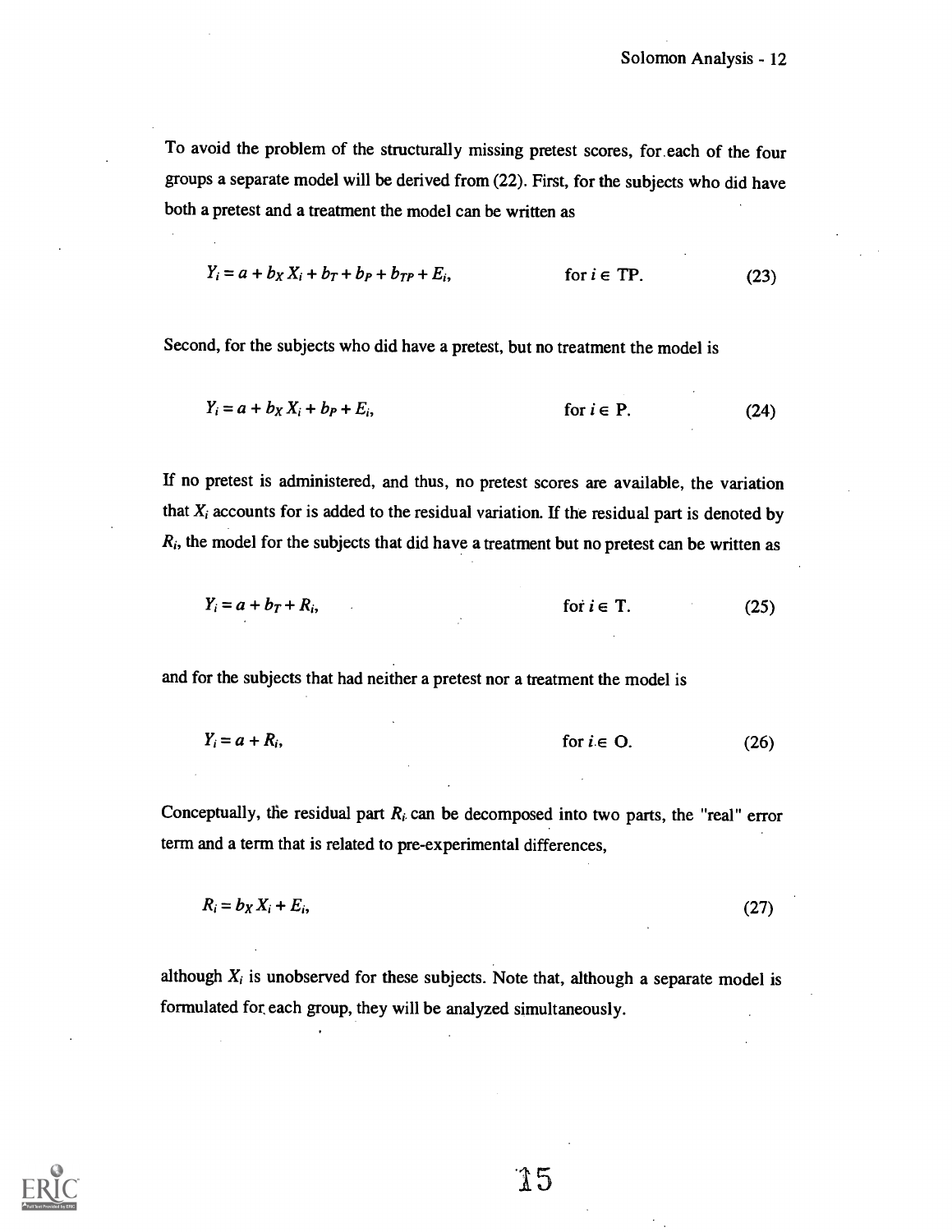#### Parameter estimation

Since the parameter estimation for this new model has not been described before, a more detailed desciption will be given. From (23) to (26) and the assumption of independently, normally distributed error terms, the distribution of  $Y_i$  can be found. For each group it follows that  $Y_i$  is normally distributed, with means and standard deviation depending on the group,

$$
f(Y_i) = \frac{1}{\sigma_R \sqrt{2\pi}} \exp\left\{-\frac{1}{2} \left(\frac{Y_i - a}{\sigma_R}\right)^2\right\},
$$
 for  $i \in \mathcal{O}$ , (28)

$$
f(Y_i) = \frac{1}{\sigma_R \sqrt{2\pi}} \exp\left\{-\frac{1}{2} \left(\frac{Y_i - a - b_r}{\sigma_R}\right)^2\right\},
$$
 for  $i \in T$ , (29)

$$
f(Y_i) = \frac{1}{\sigma_E \sqrt{2\pi}} \exp\left\{-\frac{1}{2} \left( \frac{Y_i - a - b_X X_i - b_P}{\sigma_E} \right)^2 \right\},
$$
 for  $i \in P$ , (30)

and

$$
f(Y_i) = \frac{1}{\sigma_E \sqrt{2\pi}} \exp\left\{-\frac{1}{2} \left(\frac{Y_i - a - b_X X_i - b_T - b_{TP}}{\sigma_E}\right)^2\right\}, \text{ for } i \in \text{TP. (31)}
$$

Since the likelihood of the parameters given the observed data is

$$
L(a, bX, bT, bP, bTP, \sigmaR, \sigmaE | Yi) = \prod_{i=1}^{N} f(Yi),
$$
\n(32)

the logarithm of the likelihood, written in terms separately for each group, is

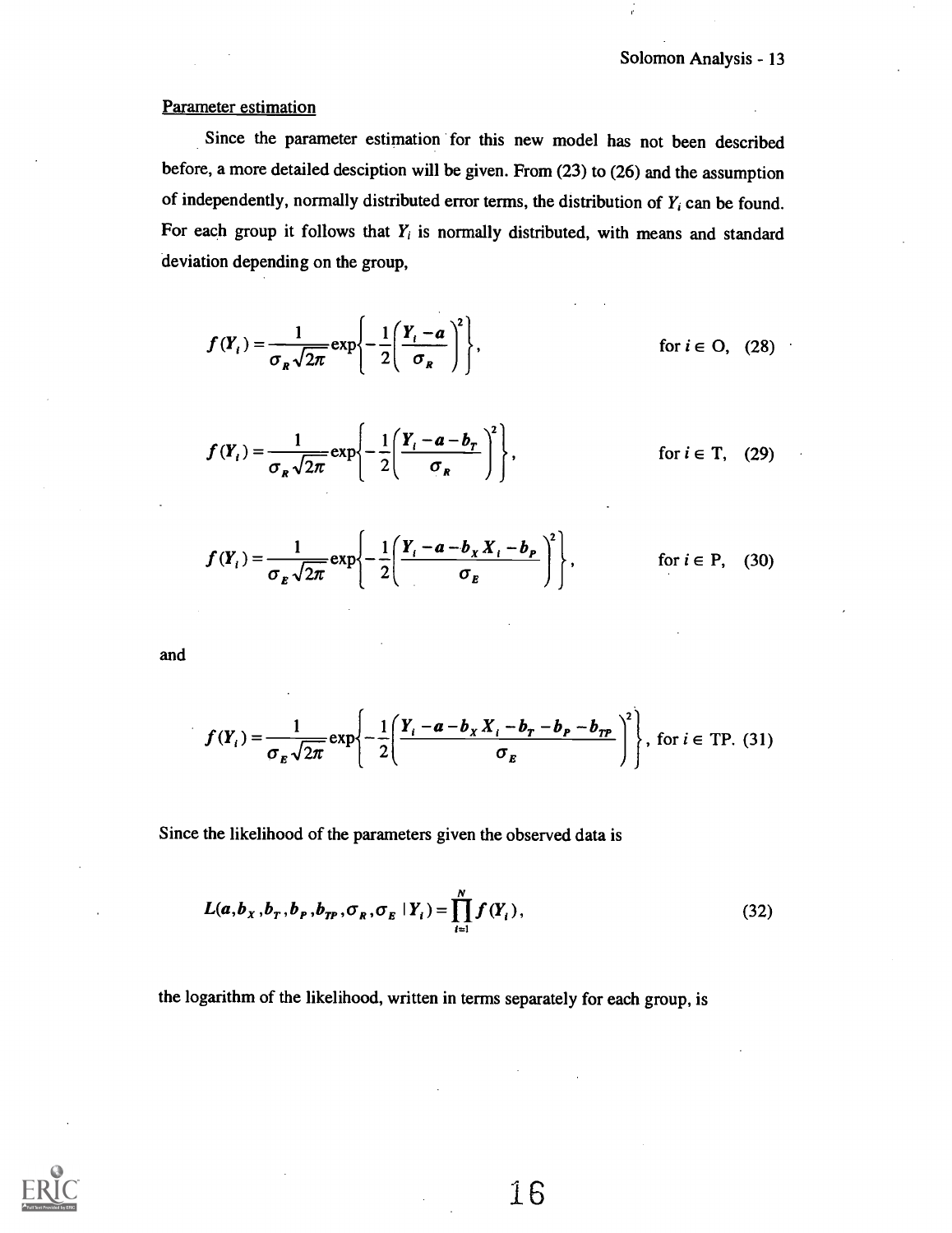$$
logL = \sum_{o} \left( log \frac{1}{\sqrt{2\pi}} + log \frac{1}{\sigma_R} - \frac{1}{2} \left( \frac{Y_i - a}{\sigma_R} \right)^2 \right)
$$
  
+ 
$$
\sum_{r} \left( log \frac{1}{\sqrt{2\pi}} + log \frac{1}{\sigma_R} - \frac{1}{2} \left( \frac{Y_i - a - b_r}{\sigma_R} \right)^2 \right)
$$
  
+ 
$$
\sum_{P} \left( log \frac{1}{\sqrt{2\pi}} + log \frac{1}{\sigma_R} - \frac{1}{2} \left( \frac{Y_i - a - b_x X_i - b_p}{\sigma_R} \right)^2 \right)
$$
  
+ 
$$
\sum_{r} \left( log \frac{1}{\sqrt{2\pi}} + log \frac{1}{\sigma_R} - \frac{1}{2} \left( \frac{Y_i - a - b_x X_i - b_r - b_p - b_{rr}}{\sigma_R} \right)^2 \right)
$$
(33)

This can be simplified to

$$
logL = -N log \sqrt{2\pi} - (N_o + N_r) log \sigma_R - (N_p + N_{TP}) log \sigma_E
$$
  
\n
$$
- \frac{1}{2\sigma_R^2} \sum_{O,T} Y_i^2 - \frac{1}{2\sigma_E^2} \sum_{P,TP} Y_i^2 + \frac{a}{\sigma_R^2} \sum_{O} Y_i + \frac{a+b_r}{\sigma_R^2} \sum_{T} Y_i
$$
  
\n
$$
+ \frac{a+b_p}{\sigma_E^2} \sum_{P} Y_i + \frac{a+b_p+b_r+b_{TP}}{\sigma_E^2} \sum_{TP} Y_i - \frac{b_x^2}{2\sigma_E^2} \sum_{P,TP} X_i^2 - \frac{b_x(a+b_p)}{\sigma_E^2} \sum_{P} X_i
$$
  
\n
$$
- \frac{b_x(a+b_p+b_r+b_{TP})}{\sigma_E^2} \sum_{TP} X_i + \frac{b_x}{\sigma_E^2} \sum_{P,TP} Y_i X_i - N_o \frac{a^2}{2\sigma_R^2} - N_r \frac{(a+b_r)^2}{2\sigma_R^2}
$$
  
\n
$$
- N_p \frac{(a+b_p)^2}{2\sigma_E^2} - N_{TP} \frac{(a+b_r+b_p+b_{TP})^2}{2\sigma_E^2}.
$$
 (34)

The first derivatives are presented in Appendix 1. Setting the equations equal to zero results in the parameter estimators in Table 4. This exercise, although not difficult is somewhat space and time consuming.

Insert Table 4 about here

#### **Standard errors**

The second derivatives are presented in Appendix 2. The negative of the matrix of second derivatives must be inverted to obtain the variance-covariance matrix.

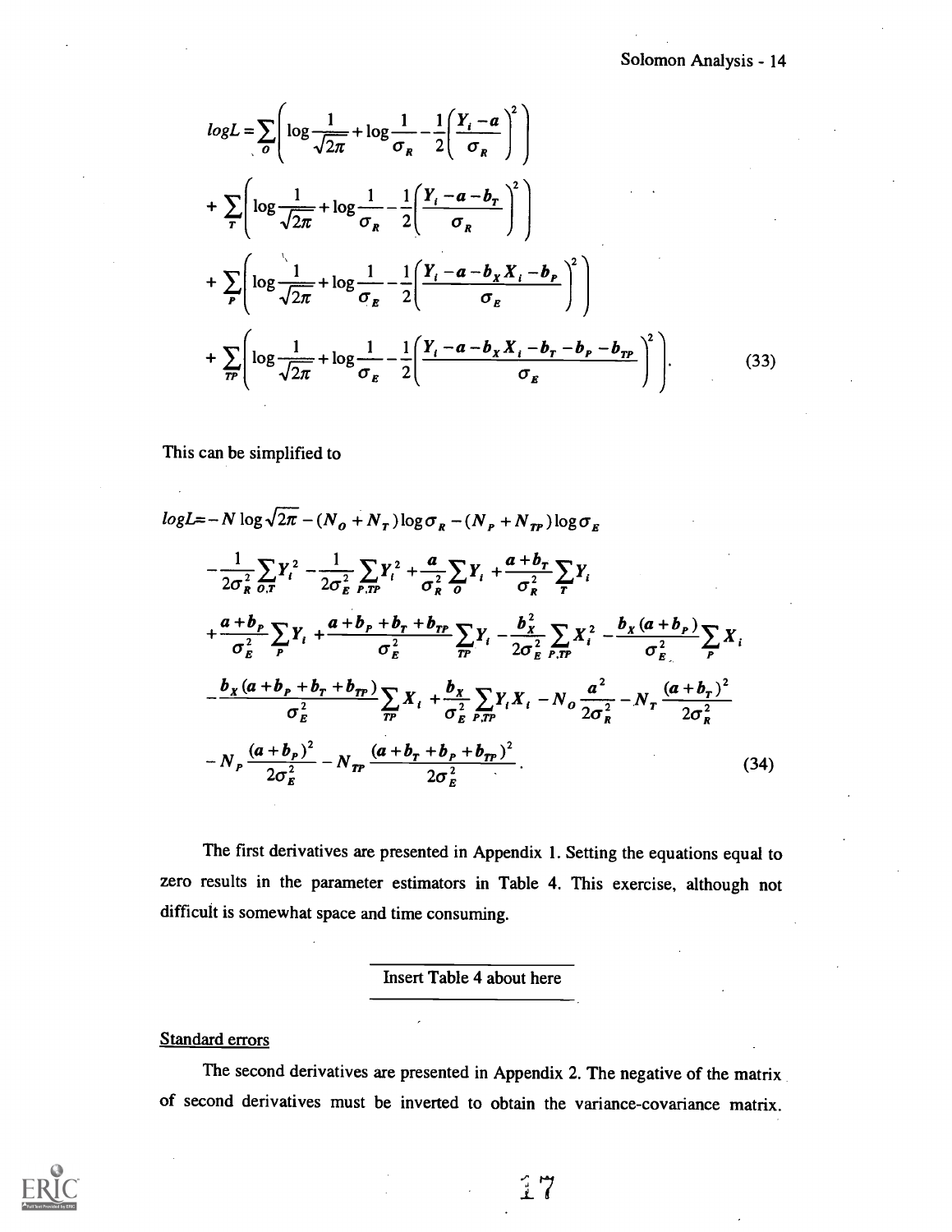Fortunately, the expressions for the matrix of second derivatives are relatively simple and since both the second derivatives to  $\sigma_E$  and any other parameter and the second derivatives to  $\sigma_R$  and any other parameter are all zero, only a 5  $\times$  5 matrix has to be inverted. Algebraic invertion is not problematic using standard mathematics software. The expressions for the variances of the parameter estimates are presented in Table 4, for the covariances in Table 5.

Insert Table 5 about here

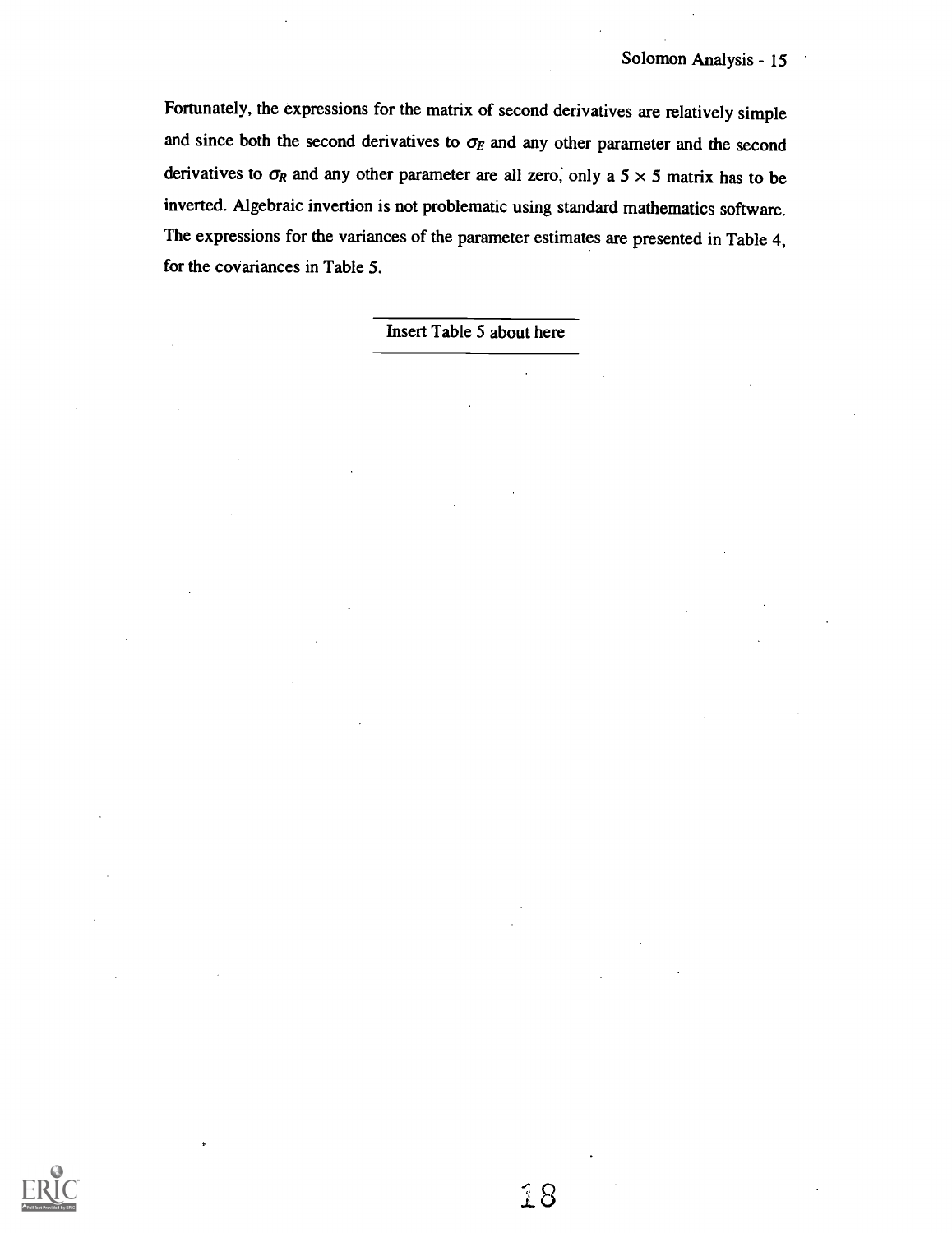#### **Discussion**

The investigation for a new approach was motivated by the thought that by using pretest scores better results would be likely than that would be obtained by using the  $2 \times 2$  factorial design. This means, at least, two different things. First, since sampling fluctuations can play a role, it is advisable to correct for pre-experimental differences if possible. Second, by reducing the residual variance, standard errors of the estimates will be smaller and, thus, significance tests more powerfull. Below we will discuss whether the new model fulfils the expectations.

First a comparison with the  $2 \times 2$  factorial model will be made. If the estimators of a and  $b_T$  for the new model (see Table 4) are compared with the estimators for the factorial model (see Table 1) it is clear that both the estimators and the standard errors are exactly the same for both models. Undoubtly, this has to do with the fact that these estimators are only based on the data of the groups that were not pretested. But, for  $b<sub>P</sub>$ and  $b_{TP}$  there are differences. The estimators show that the posttest scores in groups P and TP are indeed corrected for pretest differences. Variance estimates are changed too. Some  $\sigma_R$  terms are replaced by  $\sigma_E$  terms and, since  $\sigma_E$  will usually be smaller, often much smaller, than  $\sigma_R$ , this indeed indicates that the variance estimates are shrunken. However, this is not the whole story. A component consisting of the ratio of "between" sums of squares of  $X_i$  and "within" sums of squares of  $X_i$  is added to the  $\sigma_E$ terms as a kind of penalty. Usually, this ratio will be very small, but it reminds us that adding a pretest may even work out worse in extreme cases. If  $X_i$  is totally unrelated to  $Y_i$ ,  $\sigma_E$  will be equal to  $\sigma_R$  and the result is that the variance estimates of  $b_P$  and  $b_{TP}$ will be even larger for the new model than for the factorial model.

Comparison to the combination of the posttest-only and the pretest-posttest model yield a different picture. If the estimates of  $a$  and  $b<sub>T</sub>$  for the new model (see Table 4) are compared with the estimates for the combination of the pretest-only model (see Table 2) and the pretest-posttest model (see Table 3) it is clear that, again for a and  $b_T$ , there is full agreement between the models. As has been shown in (20) and (21)  $b<sub>P</sub>$  and  $b<sub>TP</sub>$  can be estimated by combining the results of the pretest-only model and the pretest-posttest model. It is clear that they are exactly equal to the parameter estimates of the new model. However, for the new model standard errors were directly obtained, which was not the case for the combination of the pretest-only

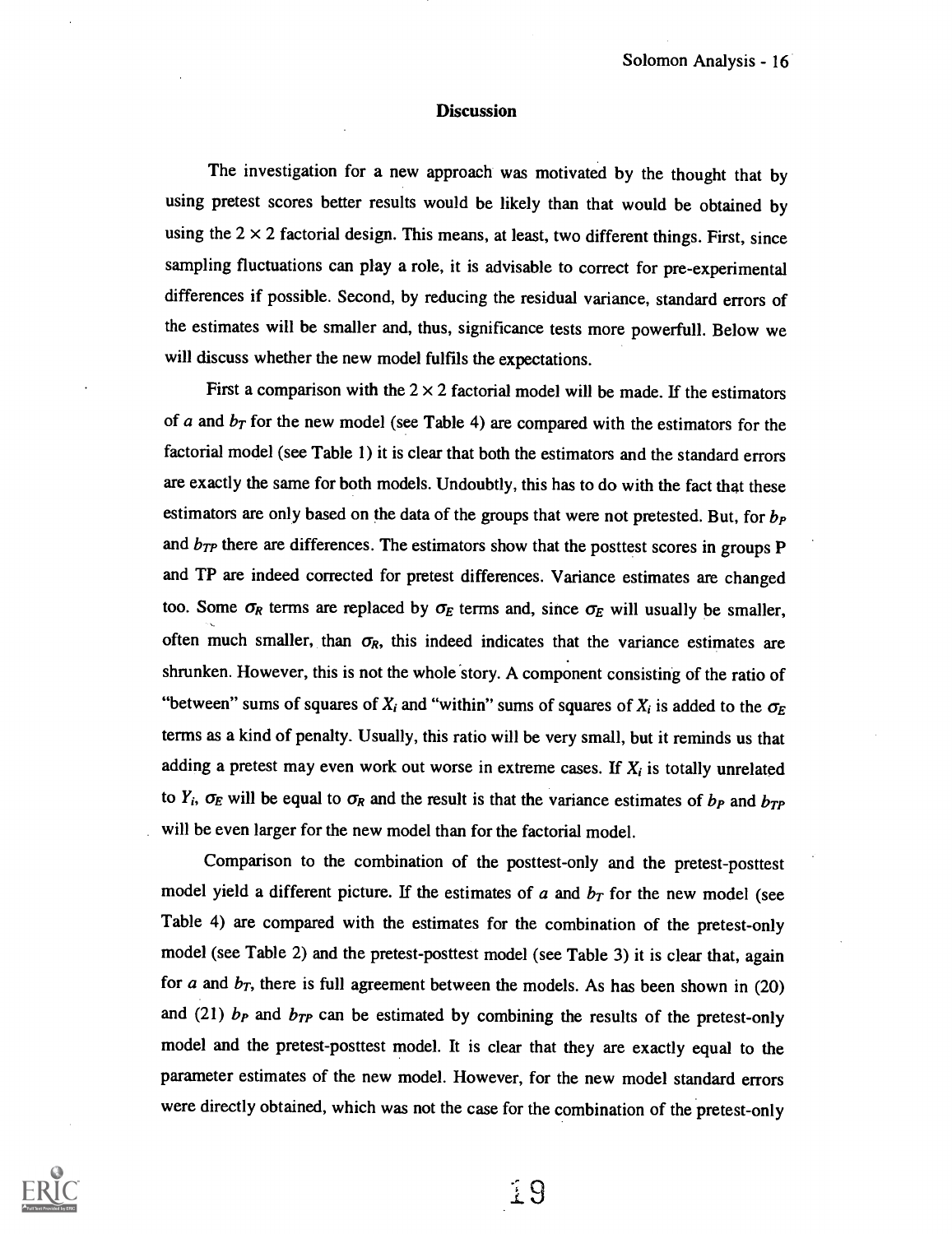model and the pretest-posttest model. It is interesting to see that  $Var(\hat{b}_p)$  =  $Var(\hat{a}') + Var(\hat{a})$  and that  $Var(\hat{b}_{TP}) = Var(\hat{b}'_T) + Var(\hat{b}_T)$ . In retrospect, this is a plausible result. This result could have been derived from (20) and (21) by realizing that  $Cov(\hat{a}', \hat{a}) = 0$  and  $Cov(\hat{b}'_r, \hat{b}_r) = 0$ .

In this study it has been assumed that both  $E_i$  and  $R_i$  are normally distributed. This implies that  $X_i$  is also normally distributed (see (27)). These assumpties allow maximum likelihood estimation. However, the assumptions may not allways be realistic and, therefore, in some cases least squares estimation should be preferred. There is another reason to prefer least squares estimation. It is well known that the maximum likelihood estimates of the residual variance are somewhat biased, although the bias reduces with larger sample size. Maximum likelihood estimates of the residual variance can be corrected to remove the bias by adjusting the number of degrees of freedom and in that case they are equal to least squares estimates. Although not investigated, a suggestion is to remove the bias of  $\hat{\sigma}_R$  by dividing by  $N_O + N_T - 2$ instead of by  $N_0 + N_T$  and to remove the bias of  $\hat{\sigma}_E$  by dividing by  $N_P + N_{TP} - 3$ instead of  $N_P + N_{TP}$  (see Table 4). This will probably yield the least squares estimates, but that topic needs further investigation.

A more or less surprising result of this study is that the results of the new model could have been found by combining the results of the pretest-only model and the pretest-posttest model. Since those models are very well known, it is a bit striking that so many authors have mentioned that no proper analysis technique existed for the Solomon four-group design. However, the findings in this paper will hopefully result in more studies that implement this very useful design.

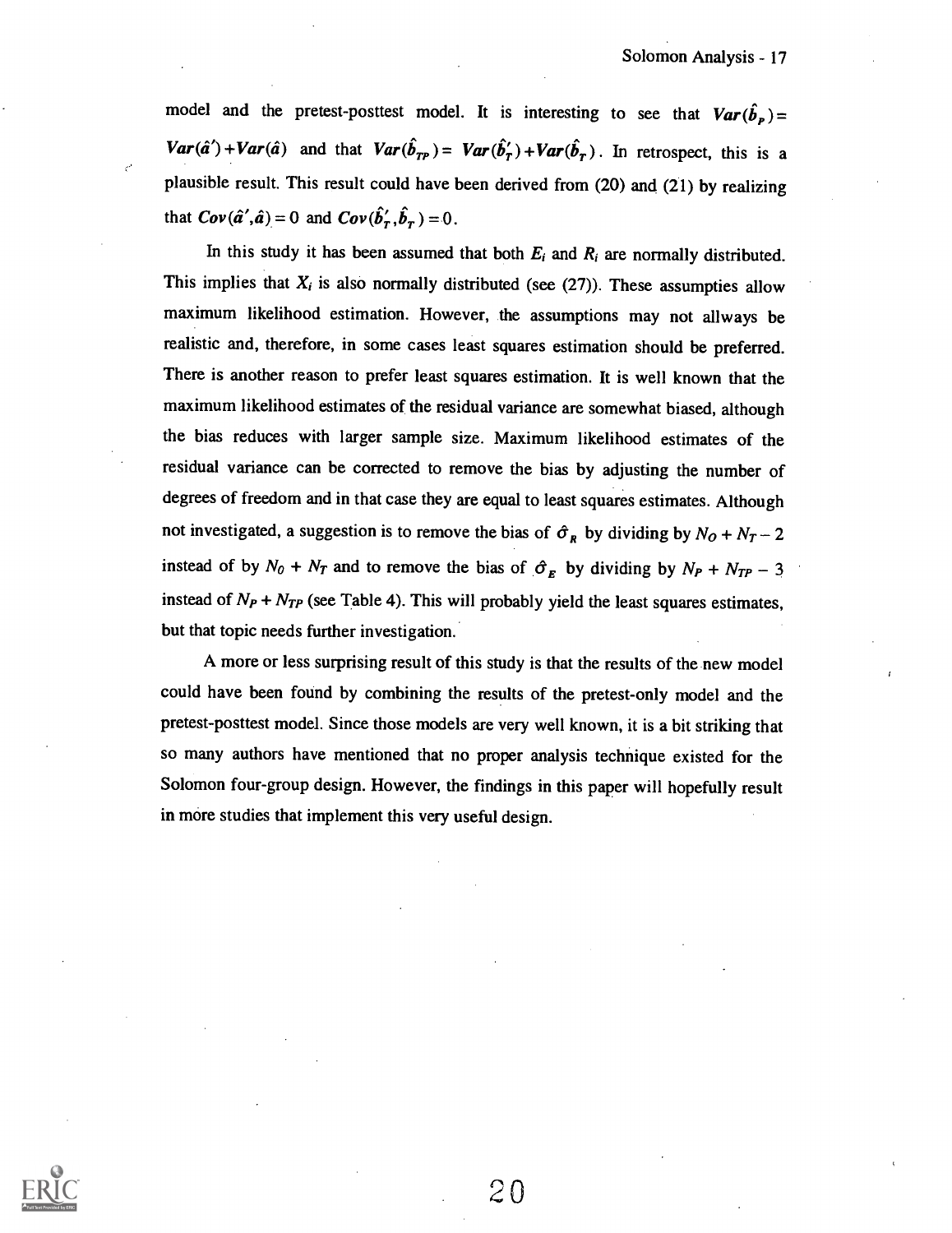#### References

Campbell, D.T. & Stanley, J.C. (1966). Experimental and quasi-experimental designs for research. Chicago: Rand McNally.

Cook, T.D. & Campbell, D.T. (1979). Quasi-Experimentation: Design and analysis issues for field settings. Boston: Houghton Miffin.

Dukes, R.L., Ullman, J.B., & Stein, J.A. (1995). An evaluation of DARE (Drugabuse resistance education), using a Solomon 4-group design with latent-variables. Evaluation Review, 19 (4), 409-435.

Huck, S.W., & Sandler, H.M. (1973). A note on the Solomon 4-group design: Appropriate statistical analyses. The Journal of Experimental Education, 42, 54-55.

Oliver, R.L. & Berger, P.K. (1980). Advisability of pretest designs in psychological research. Perceptual and Motor Skills, 51, 463-471.

Sawilowski, S., Kelly, D.L., Blair, R.C., & Markman, B.S. (1994). Metaanalysis and the Solomon four-group design. Journal of Experimental Education, 62 (4), 361-376.

Solomon, R.L. (1949). An extension of control group design. Psychological Bulletin, 46, 137-150.

Walton Braver, M.C. & Braver, S.L. (1988). Statistical treatment of the Solomon four-group design: A meta-analytic approach. Pychological Bulletin, 104, 150-154.

Wilson, V.L. & Putnam, R.R. (1982). A meta-analysis of pretest sensitization effects in experimental design. American Educational Research Journal, 19, 249-258.

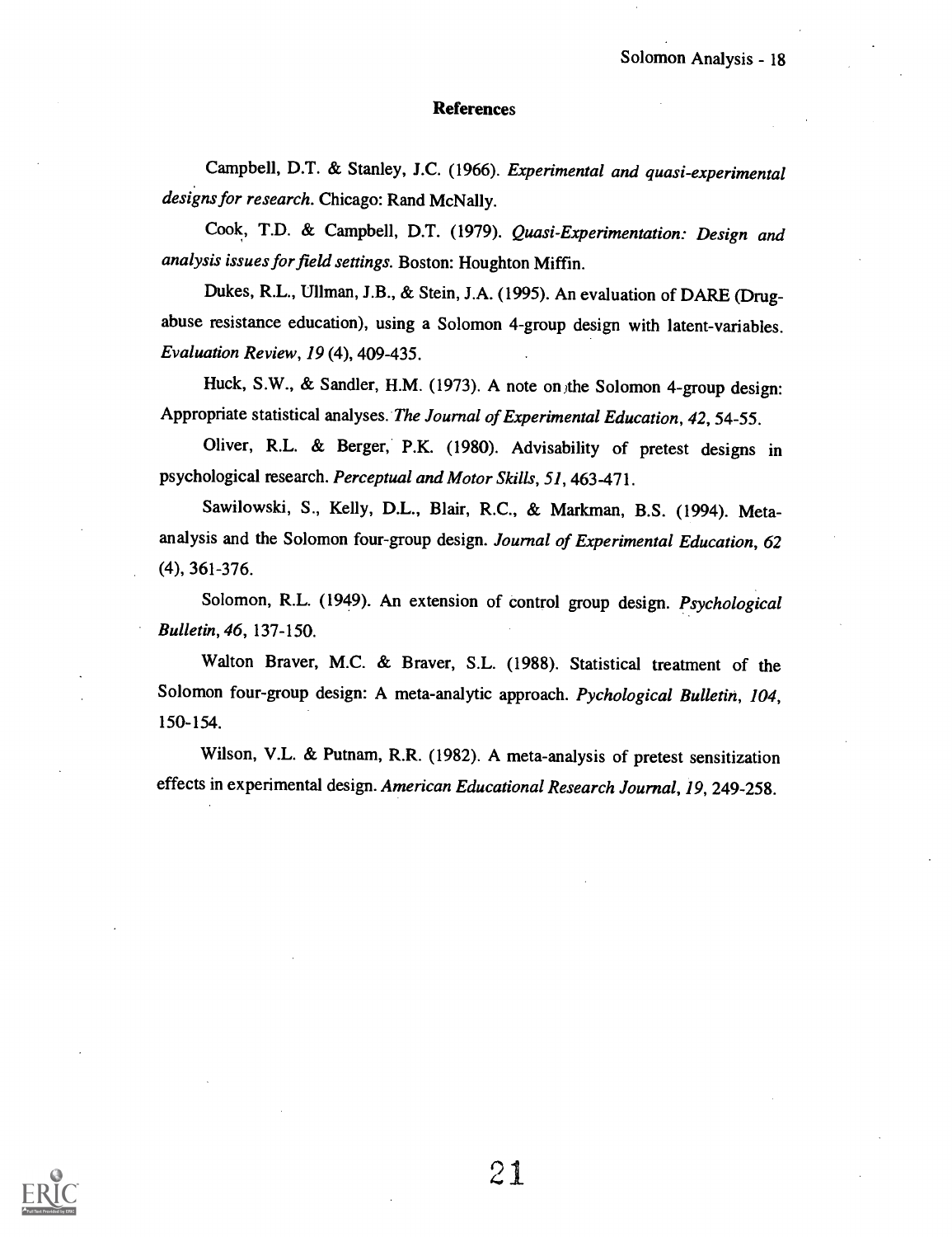| $\boldsymbol{\theta}$<br>$\mathcal{L}_{\mathcal{A}}$ | $\hat{\theta}$                                                                                                  | $Var(\hat{\theta})$                                                                                                            |
|------------------------------------------------------|-----------------------------------------------------------------------------------------------------------------|--------------------------------------------------------------------------------------------------------------------------------|
| $\pmb{a}$                                            | $\frac{\sum_{o} Y_i}{N_o}$                                                                                      | $\frac{\hat{\sigma}_R^2}{N_o}$                                                                                                 |
| $b_T$                                                | $\frac{\sum_{i} Y_i}{N_T} - \frac{\sum_{o} Y_i}{N_o}$                                                           | $\frac{\hat{\sigma}_R^2}{N_o} + \frac{\hat{\sigma}_R^2}{N_T}$                                                                  |
| $b_{p}$                                              | $\frac{\sum_{P} Y_i}{N_P} - \frac{\sum_{O} Y_i}{N_O}$                                                           | $\frac{\hat{\sigma}_R^2}{N_o} + \frac{\hat{\sigma}_R^2}{N_P}$                                                                  |
| $b_{\scriptscriptstyle TP}$                          | $\frac{\sum_{TP} Y_i}{N_{TP}} - \frac{\sum_{T} Y_i}{N_T} - \frac{\sum_{P} Y_i}{N_P} + \frac{\sum_{O} Y_i}{N_O}$ | $\frac{\hat{\sigma}_R^2}{N_o} + \frac{\hat{\sigma}_R^2}{N_T} + \frac{\hat{\sigma}_R^2}{N_P} + \frac{\hat{\sigma}_R^2}{N_{TP}}$ |
| $\sigma_R$                                           | $\frac{SSW_{O.T.P.TP}(Y,Y)}{N}$                                                                                 | $\frac{\hat{\sigma}_R^2}{2N}$                                                                                                  |

Table 1. Parameter estimators for the  $2 \times 2$  factorial model.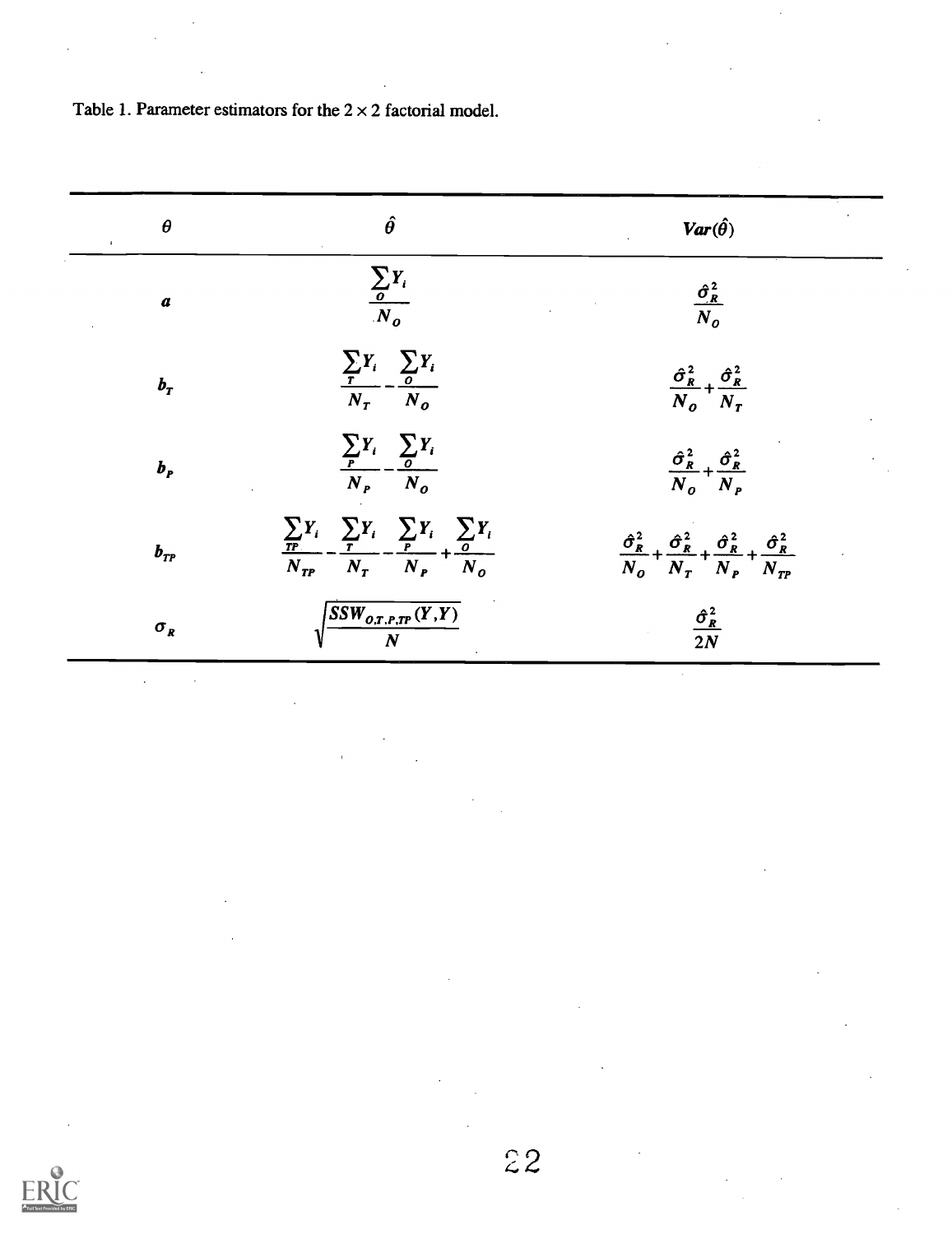Table 2. Parameter estimators for the posttest-only model.

| $\boldsymbol{\theta}$ | $\hat{\boldsymbol{\theta}}$                           | $Var(\hat{\theta})$                                           |
|-----------------------|-------------------------------------------------------|---------------------------------------------------------------|
| $\pmb{a}$             | $\frac{\sum_{o} Y_i}{N_o}$                            | $\frac{\hat{\sigma}_{R}^{2}}{N_{o}}$                          |
| $b_T$                 | $\frac{\sum_{T} Y_i}{N_T} - \frac{\sum_{O} Y_i}{N_O}$ | $\frac{\hat{\sigma}_R^2}{N_o} + \frac{\hat{\sigma}_R^2}{N_T}$ |
| $\sigma_{R}$          | $\frac{SSW_{o,T}(Y,Y)}{N_o+N_T}$                      | $\hat{\sigma}_R^2$<br>$2(N_o + N_T)$                          |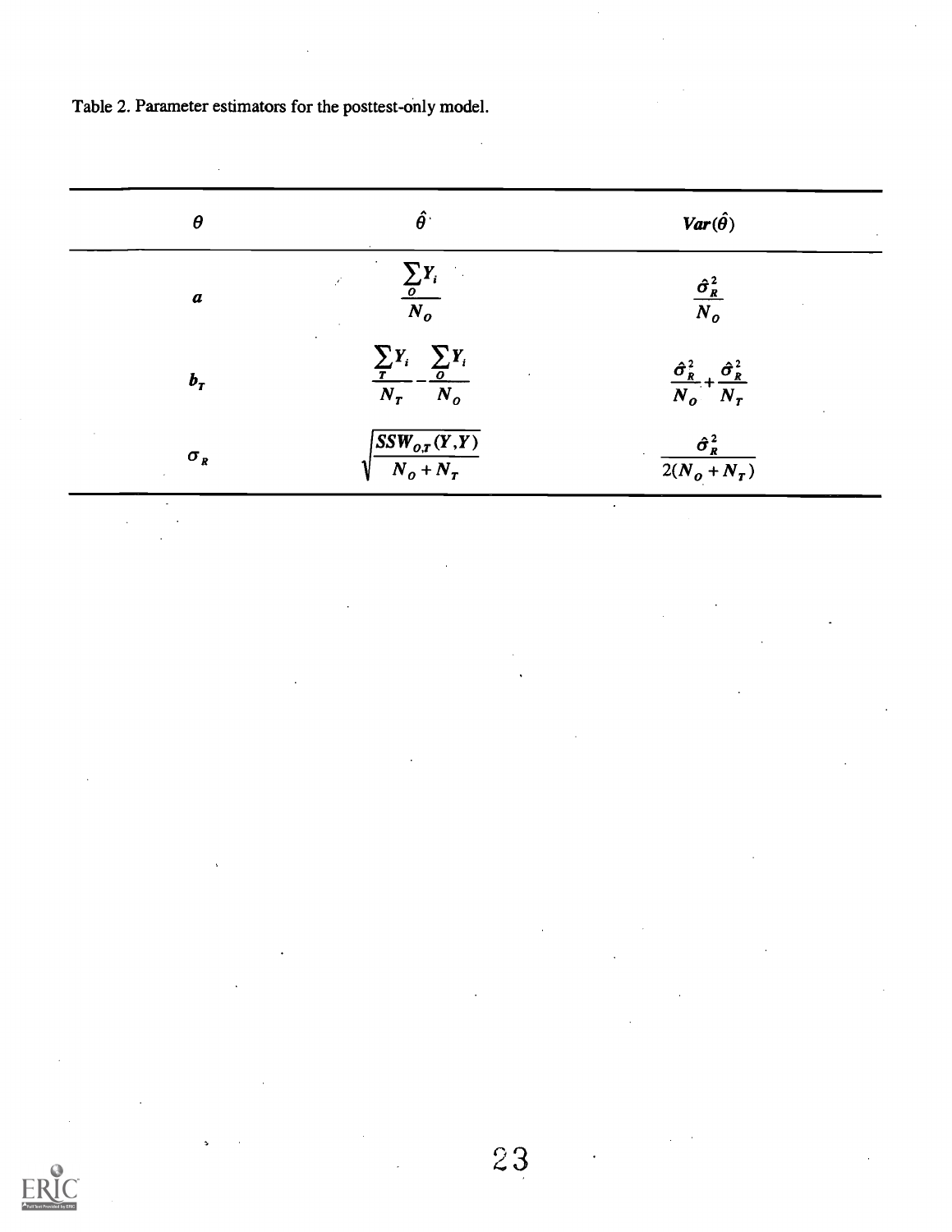Table 3. Parameter estimators for the pretest-posttest model.

 $\ddot{\phantom{a}}$ 

| $\theta$                        | $\hat{\theta}$                                                                                                                  | $Var(\hat{\theta})$                                                                                                                                               |
|---------------------------------|---------------------------------------------------------------------------------------------------------------------------------|-------------------------------------------------------------------------------------------------------------------------------------------------------------------|
| $b_x$                           | $SSW_{P,TP}(Y, X)$<br>$SSW_{P,TP}(X, X)$                                                                                        | $\sigma_E^2$<br>$SSW_{P,TP}(X, X)$                                                                                                                                |
| $a^{\prime}$<br>$(=a+bp)$       | $\frac{\sum_{P} Y_i - \hat{b}_x \sum_{P} X_i}{N_P}$                                                                             | $\frac{\hat{\sigma}_{\scriptscriptstyle E}^2}{N_{\scriptscriptstyle P}}\left(1+\frac{SSB_{\scriptscriptstyle P}(X,X)}{SSW_{\scriptscriptstyle P,TP}(X,X)}\right)$ |
|                                 | $\frac{b'_T}{(=b_T+b_{TP})}$ $\frac{\sum_{TP}Y_i-\hat{b}_x\sum_{TP}X_i}{N_{TP}}-\frac{\sum_{P}Y_i-\hat{b}_x\sum_{P}X_i}{N_{P}}$ | $\left(\frac{\hat{\sigma}_{E}^{2}}{N_{P}}+\frac{\hat{\sigma}_{E}^{2}}{N_{TP}}\right)1+\frac{SSB_{P,TP}(X,X)}{SSW_{P,TP}(X,X)}$                                    |
| $\sigma_{\scriptscriptstyle E}$ | $\sqrt{\frac{SSW_{P,TP}(Y_i-\hat{b}_X X_i, Y_i-\hat{b}_X X_i)}{N_P+N_{TP}}}$                                                    | $\frac{\hat{\sigma}_{E}^{2}}{2}$<br>$2(N_{P} + N_{TP})$                                                                                                           |

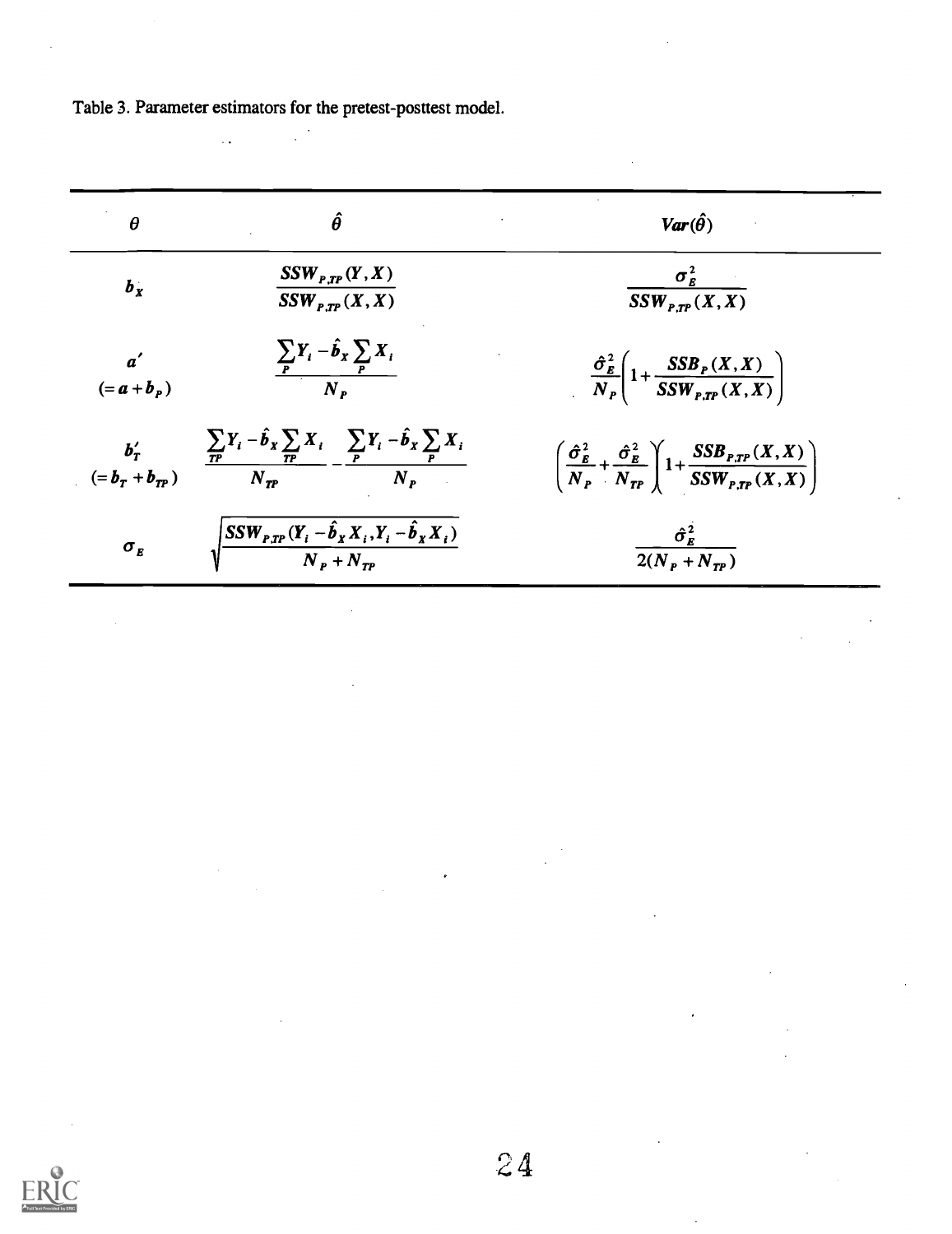Table 4. Parameter estimators for the new model.

| $\theta$                        | $\hat{\theta}$                                                                                                                                                                                                                                                                                                                                                                | $Var(\hat{\theta})$                                                                                                                                                                                                                                                       |
|---------------------------------|-------------------------------------------------------------------------------------------------------------------------------------------------------------------------------------------------------------------------------------------------------------------------------------------------------------------------------------------------------------------------------|---------------------------------------------------------------------------------------------------------------------------------------------------------------------------------------------------------------------------------------------------------------------------|
| $b_x$                           | $SSW_{P,TP}(Y, X)$<br>$SSW_{P,TP}(X,X)$                                                                                                                                                                                                                                                                                                                                       | $\sigma_E^2$<br>$\overline{SSW_{P,TP}(X,X)}$                                                                                                                                                                                                                              |
| $\boldsymbol{a}$                | $\frac{\sum_i Y_i}{\sum_i}$                                                                                                                                                                                                                                                                                                                                                   | $\frac{\hat{\sigma}_R^2}{N_o}$                                                                                                                                                                                                                                            |
| $\bm{b}_{\bm{T}}$               | $\frac{\sum_i Y_i}{N_{\tau}} - \frac{\sum_i Y_i}{N_{\tau}}$                                                                                                                                                                                                                                                                                                                   | $\frac{\hat{\sigma}_R^2}{N} + \frac{\hat{\sigma}_R^2}{N}$                                                                                                                                                                                                                 |
| $b_{p}$                         | $\frac{\sum_i Y_i - \hat{b}_x \sum_i X_i}{N} - \frac{\sum_i Y_i}{N}$                                                                                                                                                                                                                                                                                                          | $\frac{\hat{\sigma}_{\scriptscriptstyle{E}}^2}{N_{\scriptscriptstyle{P}}} \left(1 + \frac{SSB_{\scriptscriptstyle{P}}(X,X)}{SSW_{\scriptscriptstyle{P}}r_{\scriptscriptstyle{P}}(X,X)}\right) + \frac{\hat{\sigma}_{\scriptscriptstyle{R}}^2}{N_{\scriptscriptstyle{Q}}}$ |
|                                 | $b_{TP}$<br>$\frac{\sum F_i - \hat{b}_x \sum F_i}{N_m} - \frac{\sum F_i - \hat{b}_x \sum F_i}{N_n} - \frac{\sum F_i}{N_n} + \frac{\sum F_i}{N_o} + \frac{\sum F_i}{N_o} + \left(\frac{\hat{\sigma}_E^2}{N_P} + \frac{\hat{\sigma}_E^2}{N_{TP}}\right) \left(1 + \frac{SSB_{P,TP}(X,X)}{SSW_{P,TP}(X,X)}\right) + \frac{\hat{\sigma}_R^2}{N_o} + \frac{\hat{\sigma}_R^2}{N_T}$ |                                                                                                                                                                                                                                                                           |
| $\sigma_{R}$                    | $\sqrt{\frac{SSW_{o,r}(Y,Y)}{N_o+N_{\tau}}}$                                                                                                                                                                                                                                                                                                                                  | $\frac{\hat{\sigma}_R^2}{2(N_0 + N_\tau)}$                                                                                                                                                                                                                                |
| $\sigma_{\scriptscriptstyle E}$ | $\sqrt{\frac{SSW_{P,TP} (Y - \hat{b}_X X, Y - \hat{b}_X X)}{N_P + N_{\tau_P}}}$                                                                                                                                                                                                                                                                                               | $\frac{\hat{\sigma}_{E}^{2}}{2(N_{P}+N_{TP})}$                                                                                                                                                                                                                            |

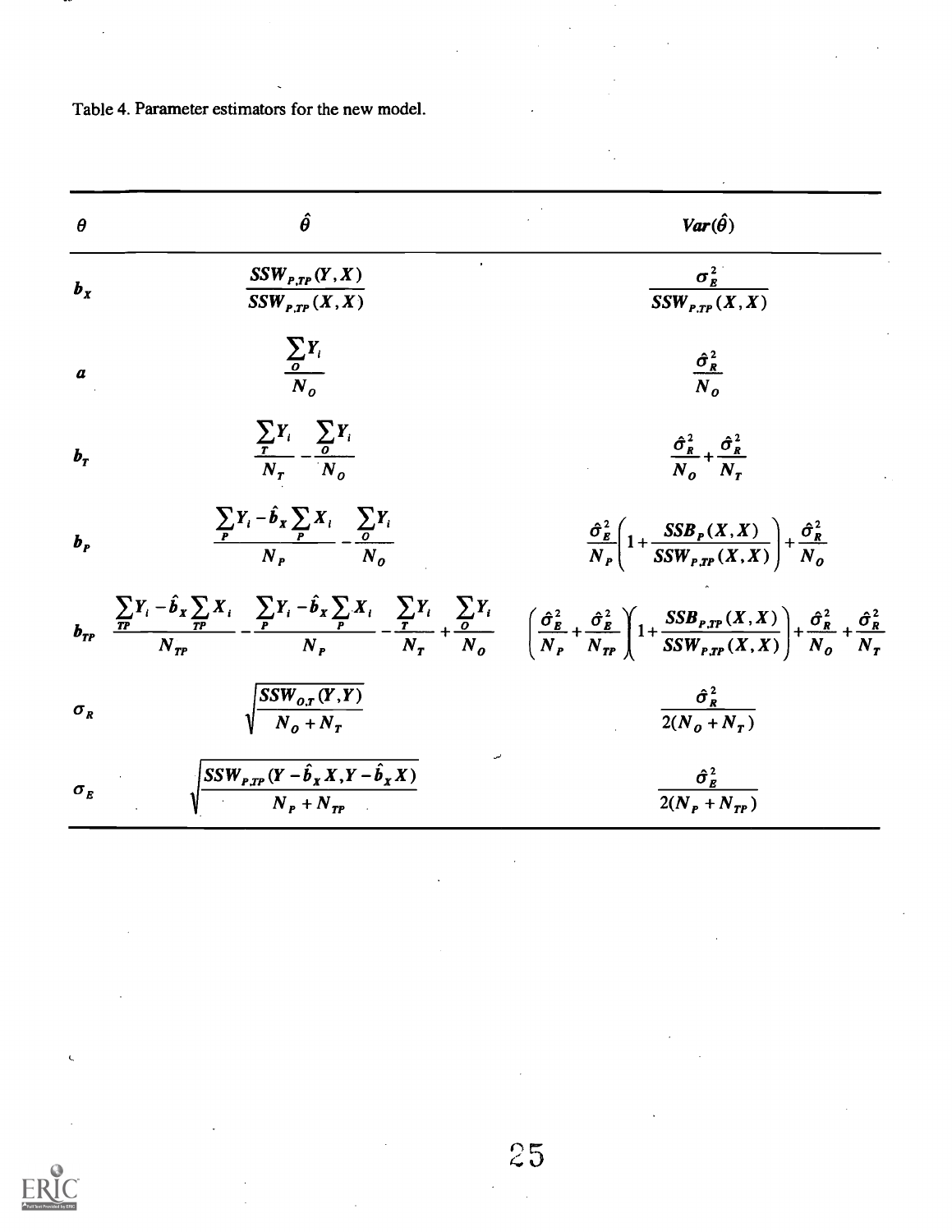Table 5. Covariances for the new model.

$$
Cov(\hat{\theta}_1, \hat{\theta}_2) \text{ for } \theta_1 = a, b_r, b_p, b_{rp} \text{ and } \theta_2 = b_x, a, b_r, b_p:
$$
\n
$$
\theta_2 \qquad b_x \qquad a \qquad b_r \qquad b_p
$$
\n
$$
\theta_1
$$
\n
$$
a \qquad 0 \qquad (symm)
$$
\n
$$
b_r \qquad 0 \qquad -\frac{\hat{\sigma}_k^2}{N_o}
$$
\n
$$
b_p \qquad \frac{\hat{\sigma}_k^2 \sum_{rp} X_i}{N_p SSW_{r,rp}(X_i, X_i)} \qquad -\frac{\hat{\sigma}_k^2}{N_o} \qquad \frac{\hat{\sigma}_k^2}{N_o}
$$
\n
$$
b_{rp} \qquad \frac{(N_p + N_{rp})\hat{\sigma}_k^2 \sum_{rp} X_i}{N_p N_{rp} SSW_{r,rp}(X_i, X_i)} \qquad \frac{\hat{\sigma}_k^2}{N_o} \qquad -\frac{\hat{\sigma}_k^2}{N_o} -\frac{\hat{\sigma}_k^2}{N_p SSW_{r,rp}(X_i, X_i)} -\frac{\hat{\sigma}_k^2}{N_o}
$$
\n
$$
Cov(\sigma_R, \theta) = 0, \text{ for } \theta = b_x, a, b_r, b_p, b_{rp}, \sigma_E.
$$

$$
Cov(\sigma_R, \theta) = 0, \text{ for } \theta = b_X, a, b_T, b_P, b_{TP}, \sigma_E.
$$

 $Cov(\sigma_{\scriptscriptstyle E},\theta)=0,$  for  $\theta=b_x^{},a,b_\tau^{},b_p^{},b_{\tau p}^{},\sigma_{\scriptscriptstyle R}^{}$ .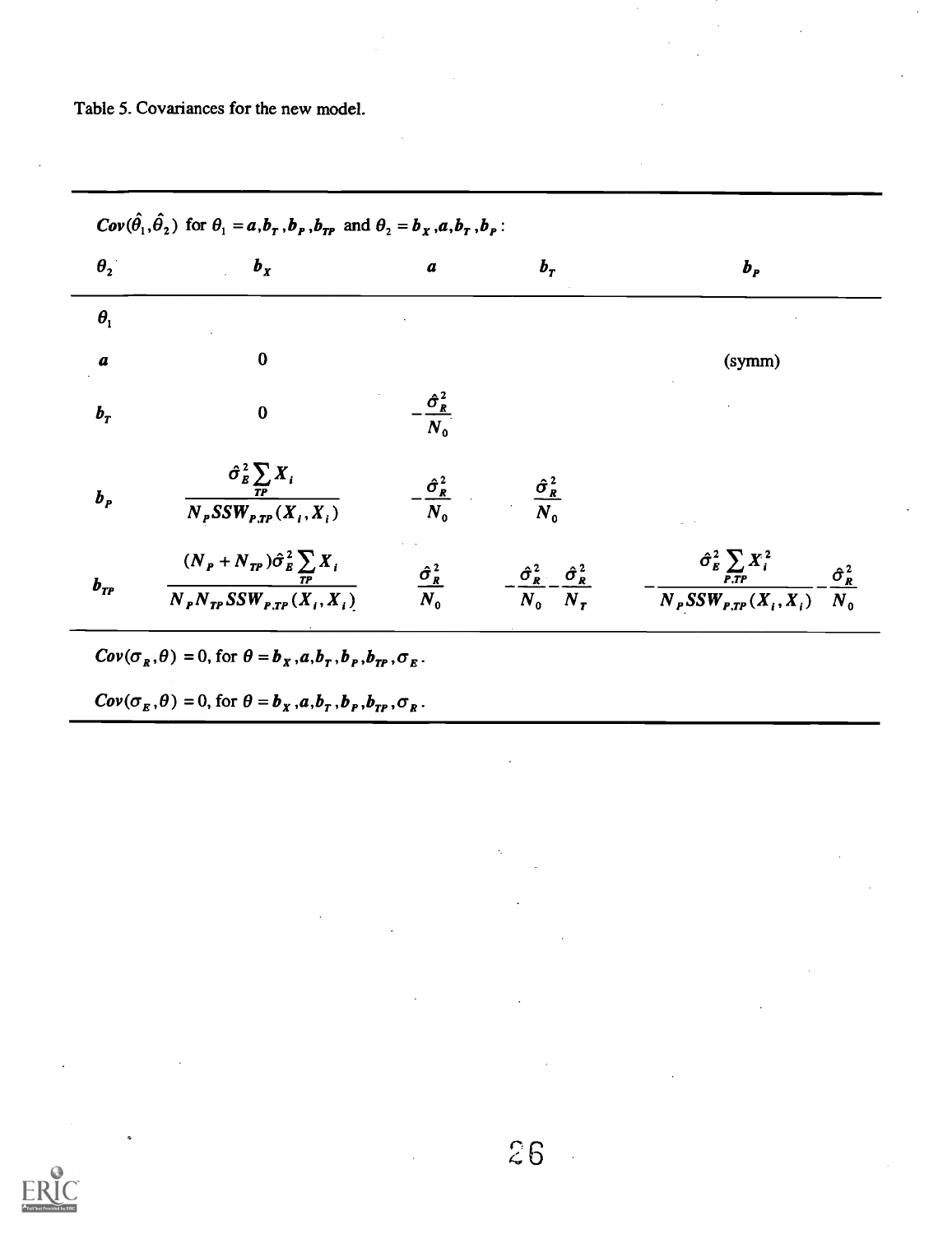| (O)  | (R) |              | <b>Contract</b> | $\sim$<br>Y<br>$\cdot$ . |
|------|-----|--------------|-----------------|--------------------------|
| (P)  | (R) | $\mathbf{X}$ |                 | Y                        |
| (T)  | (R) |              | T               | Y                        |
| (TP) | (R) | $\mathbf{X}$ | T               | Y                        |

 $\mathcal{L}_{\mathcal{A}}$ 

Figure 1. A graphical depiction of the Solomon four-group design.

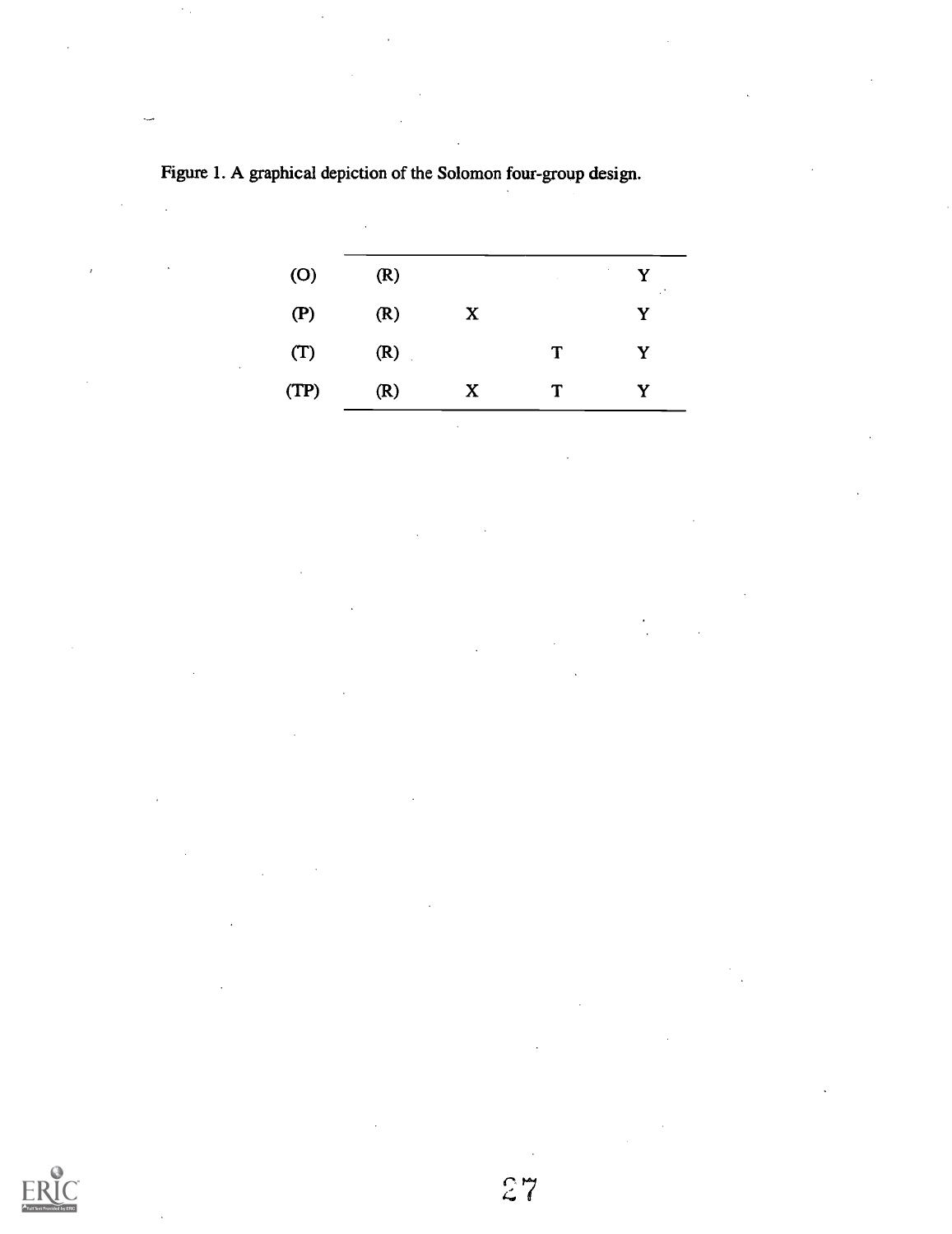Figure 2. The Solomon four-group design as a  $2 \times 2$  factorial design.

|              | no pretest | pretest |
|--------------|------------|---------|
| no treatment |            |         |
| treatment    |            |         |

 $\overline{a}$ 



 $\overline{2}$ 

 $\mathcal{Z}8$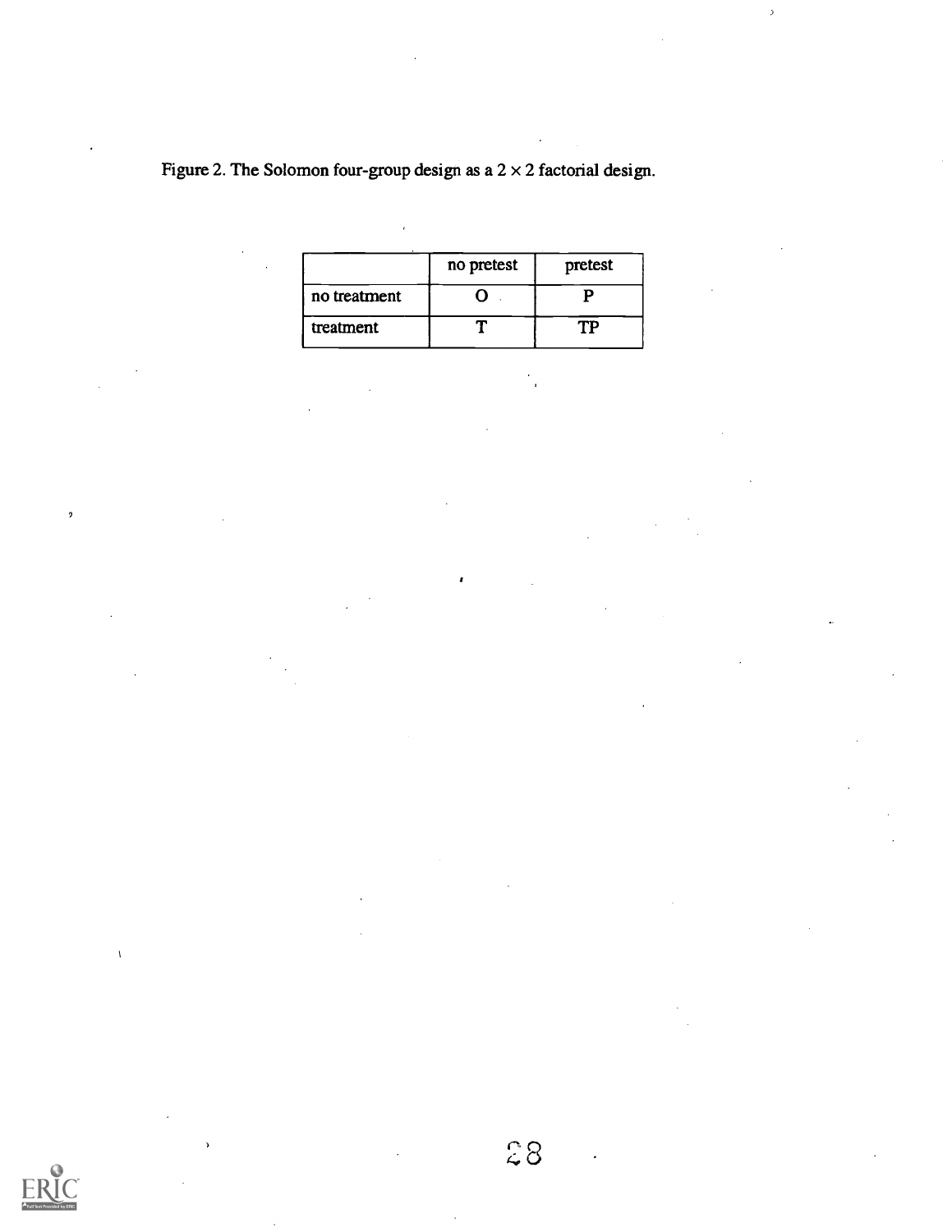## Appendix 1: First derivatives

$$
\frac{\partial \log L}{\partial b_x} = \frac{\sum_{r, r} Y_i X_i - b_x \sum_{r, r} X_i^2 - (a + b_r) \sum_{r} X_i - (a + b_r + b_r + b_{rr}) \sum_{r} X_i}{\sigma_E^2}
$$
\n
$$
\frac{\partial \log L}{\partial a} = \frac{1}{\sigma_R^2} \sum_{r, r} Y_i + \frac{1}{\sigma_R^2} \sum_{r, r} Y_i - \frac{N_0 a}{\sigma_R^2} - \frac{N_r (a + b_r)}{\sigma_R^2} - \frac{N_r (a + b_r)}{\sigma_R^2}
$$
\n
$$
- \frac{N_{rr} (a + b_r + b_r + b_{rr})}{\sigma_E^2}
$$
\n
$$
\frac{\partial \log L}{\partial b_r} = \frac{\sum_{r} Y_i}{\sigma_R^2} + \frac{\sum_{r} Y_i}{\sigma_R^2} - \frac{b_x \sum_{r} X_i}{\sigma_R^2} - \frac{N_r (a + b_r)}{\sigma_R^2} - \frac{N_{rr} (a + b_r + b_r + b_{rr})}{\sigma_R^2}
$$
\n
$$
\frac{\partial \log L}{\partial b_r} = \frac{\sum_{r, r} Y_i - N_r (a + b_r) - N_{rr} (a + b_r + b_r + b_{rr})}{\sigma_E^2}
$$
\n
$$
\frac{\partial \log L}{\partial b_r} = \frac{\sum_{r, r} Y_i - b_x \sum_{r} X_i - N_{rr} (a + b_r + b_r + b_{rr})}{\sigma_E^2}
$$
\n
$$
\frac{\partial \log L}{\partial \sigma_R} = \frac{\sum_{r, r} Y_i^2 - 2a \sum_{r} Y_i - 2(a + b_r) \sum_{r} Y_i + N_0 a^2 + N_r (a + b_r)^2}{\sigma_R^2} - \frac{(N_0 + N_r)}{\sigma_R}
$$
\n
$$
+ 2b_x (a + b_r) \sum_{r} X_i + 2b_x (a + b_r + b_r + b_{rr}) \sum_{r} Y_i + b_x^2 \sum_{r, r} X_i^2 + 2b_x (a + b_r) \sum_{r} Y_i + 2b_x (a + b_r) \sum_{r} Y_i - 2(a + b_r + b_{rr}) \sum_{r} Y_i - 2b_x \sum_{r, r} Y_i X_i + N_r (a + b_r) \sum_{r} Y_i + N_r (a + b_r) \sum_{r} Y
$$

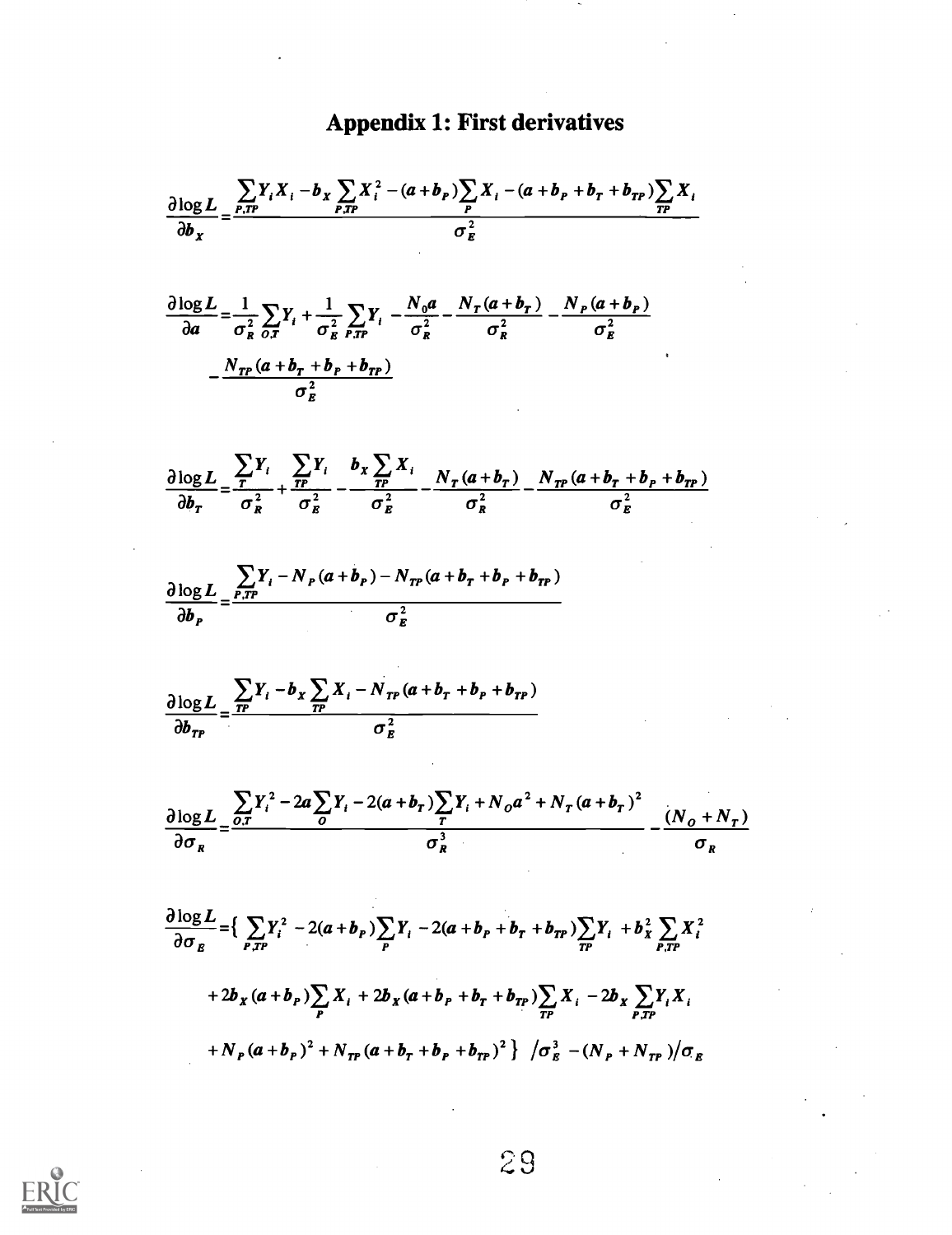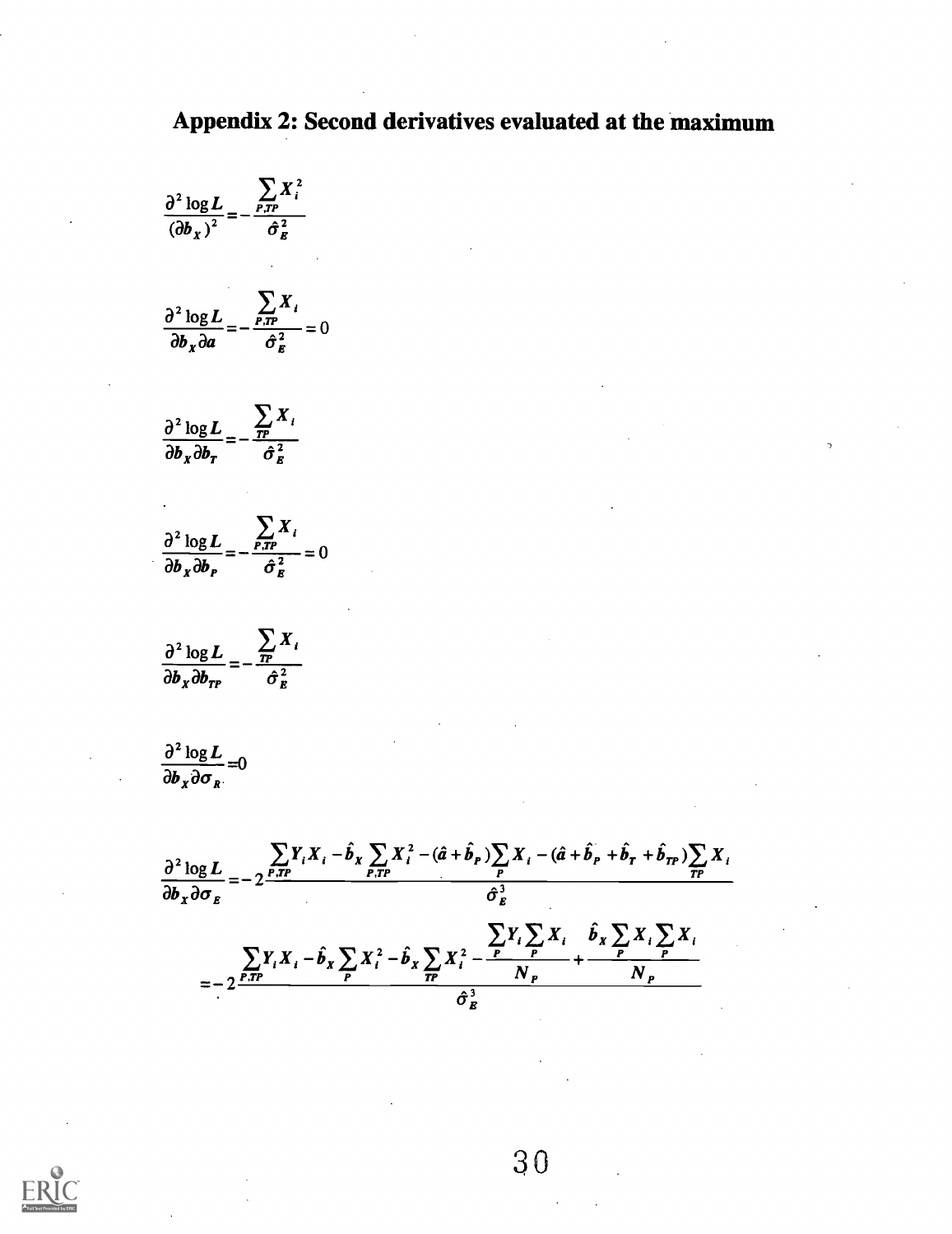$$
\frac{\sum_{TP} Y_i \sum_{TP} X_i}{N_{TP}} + \frac{\hat{b}_x \sum_{TP} X_i \sum_{TP} X_i}{N_{TP}}
$$
  
= 
$$
\frac{-2((SSW_{P,TP}(Y_i, X_i) - \hat{b}_x SSW_{P,TP}(X_i, X_i))}{\hat{\sigma}_x^3} = 0
$$

$$
\frac{\partial^2 \log L}{\left(\partial a\right)^2} = -\frac{N_o}{\hat{\sigma}_R^2} - \frac{N_T}{\hat{\sigma}_R^2} - \frac{N_P}{\hat{\sigma}_R^2} - \frac{N_{TP}}{\hat{\sigma}_R^2}
$$

$$
\frac{\partial^2 \log L}{\partial a \partial b_T} = -\frac{N_T}{\hat{\sigma}_R^2} - \frac{N_{TP}}{\hat{\sigma}_R^2}
$$

$$
\frac{\partial^2 \log L}{\partial a \partial b_P} = -\frac{N_P}{\hat{\sigma}_E^2} - \frac{N_{TP}}{\hat{\sigma}_E^2}
$$

$$
\frac{\partial^2 \log L}{\partial a \partial b_{TP}} = -\frac{N_{TP}}{\hat{\sigma}_E^2}
$$

$$
\frac{\partial^2 \log L}{\partial a \partial \sigma_R} = \frac{-2\sum_{O,T} Y_i}{\hat{\sigma}_R^3} + \frac{2N_O\hat{a}}{\hat{\sigma}_R^3} + \frac{2N_T(\hat{a} + \hat{b}_T)}{\hat{\sigma}_R^3}
$$

$$
= -2\sum_{O,T} Y_i \frac{2N_O}{N_O} \frac{\sum_{O,T} Y_i}{N_O} + \frac{\sum_{O,T} Y_i}{N_T}} = \frac{-2\sum_{O,T} Y_i}{\hat{\sigma}_R^3} + \frac{\hat{\sigma}_R^3}{\hat{\sigma}_R^3} = 0
$$

 $\bar{\mathbf{c}}$ 

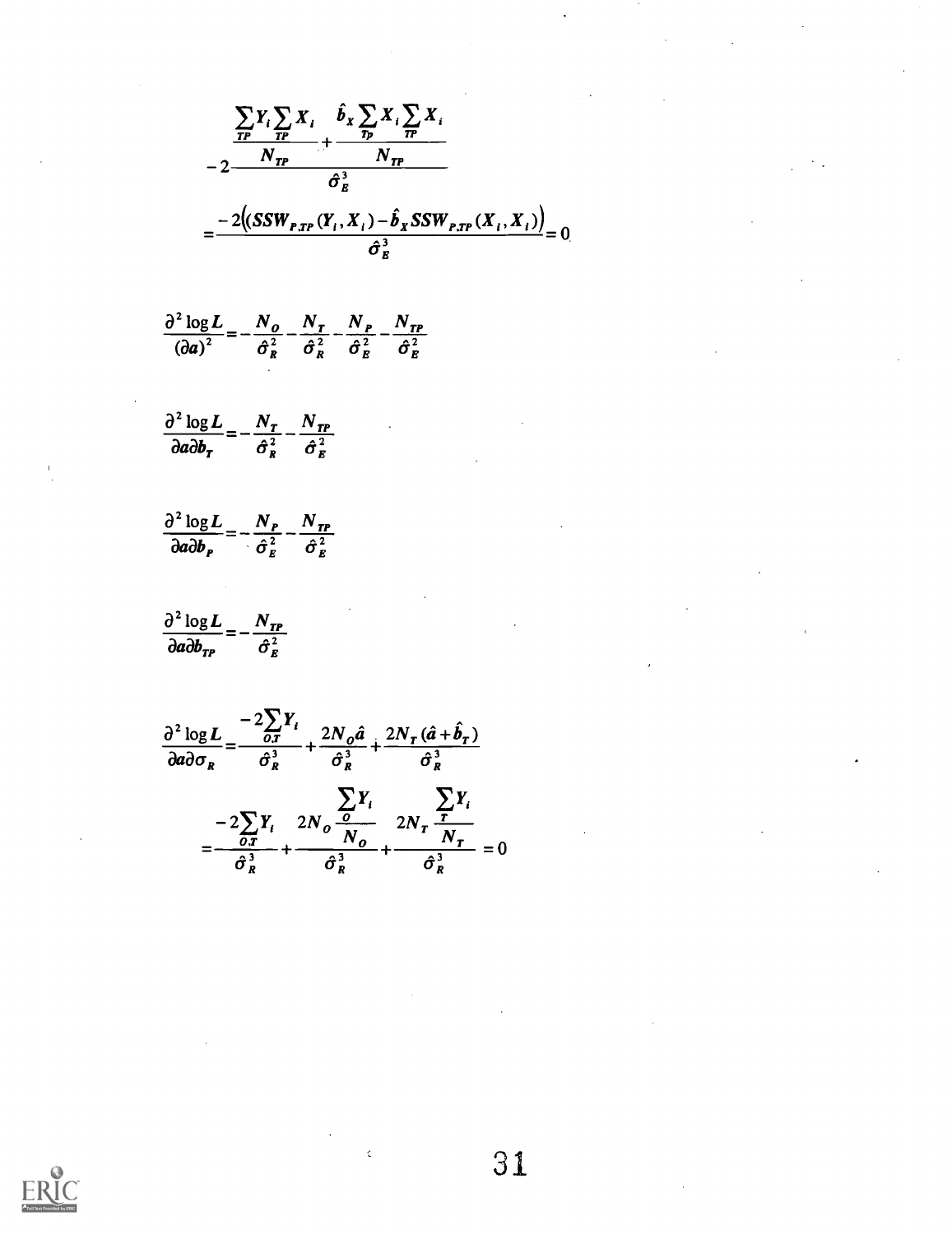$\frac{\partial^2 \log L}{\partial a \partial \sigma_-} = \frac{-2 \sum_{P,IP} Y_i}{\hat{\sigma}_-^2} + \frac{2 N_P (\hat{a} + \hat{b}_P)}{\hat{\sigma}_+^2} + \frac{2 N_{IP} (\hat{a} + \hat{b}_P + \hat{b}_P + \hat{b}_{IP})}{\hat{\sigma}_+^2}$  $= \frac{-2\sum_{P,T}Y_i}{\hat{\sigma}_s^2} + \frac{2N_P(\frac{P}{P}Y_i - \hat{b}_x\sum_{P}X_i)}{\hat{\sigma}_s^3} + \frac{2N_P(\frac{P}{P}Y_i - \hat{b}_x\sum_{P}X_i}{\hat{\sigma}_s^3})}$  $=\frac{-2\sum_{P,T}Y_i}{\hat{\sigma}_E^3}+\frac{2\sum_{P}Y_i-\hat{b}_x\sum_{P}X_i}{\hat{\sigma}_E^3}+\frac{2\sum_{P}Y_i-\hat{b}_x\sum_{P}X_i}{\hat{\sigma}_E^3}=0$ 

- $\frac{\partial^2 \log L}{\left(\partial b_r\right)^2} = \frac{-N_T}{\hat{\sigma}_p^2} \frac{N_{TP}}{\hat{\sigma}_p^2}$
- $\frac{\partial^2 \log L}{\partial b_r \partial b_r} = \frac{-N_{TP}}{\hat{\sigma}^2}$
- $\frac{\partial^2 \log L}{\partial b_r \partial b_{rp}} = \frac{-N_{TP}}{\hat{\sigma}_r^2}$

$$
\frac{\partial^2 \log L}{\partial b_r \partial \sigma_R} = \frac{-2\sum_{r} Y_i}{\hat{\sigma}_R^3} + \frac{2N_r(\hat{a} + \hat{b}_r)}{\hat{\sigma}_R^3} = \frac{-2\sum_{r} Y_i}{\hat{\sigma}_R^3} + \frac{2N_r \frac{\sum_{r} Y_i}{N_r}}{\hat{\sigma}_R^3} = 0
$$

$$
\frac{\partial^2 \log L}{\partial b_r \partial \sigma_E} = \frac{-2\sum_{TP} Y_i}{\hat{\sigma}_E^3} + \frac{2\hat{b}_x \sum_{TP} X_i}{\hat{\sigma}_E^3} + \frac{2N_{TP}(\hat{a} + \hat{b}_r + \hat{b}_r + \hat{b}_{rp})}{\hat{\sigma}_E^3}
$$

$$
= \frac{-2\sum_{TP} Y_i}{\hat{\sigma}_E^3} + \frac{2\hat{b}_x \sum_{TP} X_i}{\hat{\sigma}_E^3} + \frac{2N_{TP}(\frac{TP}{T})}{\hat{\sigma}_E^3} = 0
$$

$$
\frac{\partial^2 \log L}{\left(\partial b_P\right)^2} = \frac{-N_P}{\hat{\sigma}_E^2} - \frac{N_{TP}}{\hat{\sigma}_E^2}
$$

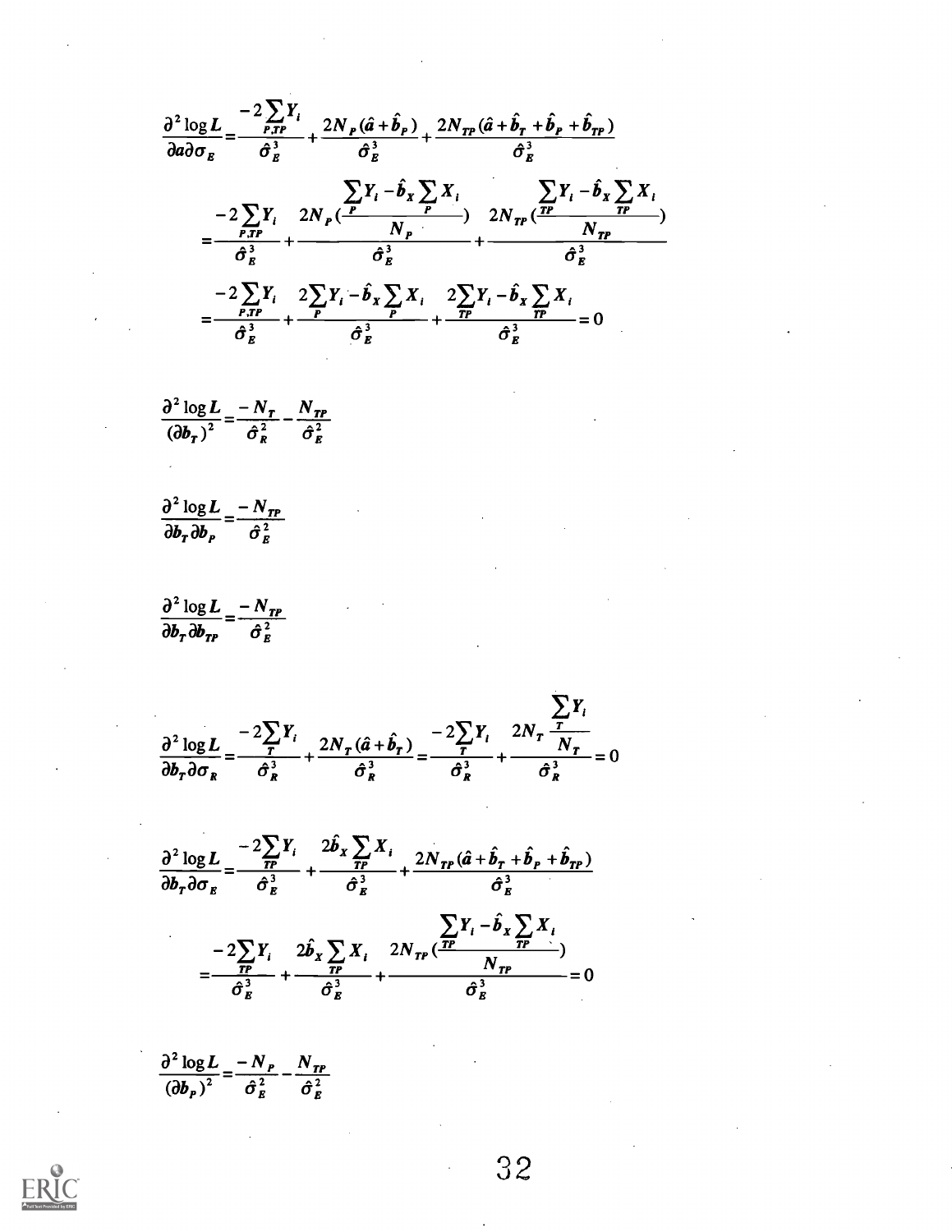$$
\frac{\partial^2 \log L}{\partial b_p \partial b_{rp}} = \frac{-N_{rp}}{\hat{\sigma}_R^2}
$$

$$
\frac{\partial^2 \log L}{\partial b_p \partial \sigma_p} = 0
$$



$$
\frac{\partial^2 \log L}{\left(\partial b_{TP}\right)^2} = -\frac{N_{TP}}{\hat{\sigma}_E^2}
$$

 $\frac{\partial^2 \log L}{\partial b_{TP} \partial \sigma_R} = 0$ 



$$
\frac{\partial^2 \log L}{\left(\partial \sigma_R\right)^2} = -3 \frac{\sum_{j} Y_i^2 - 2 \hat{a} \sum_{j} Y_i - 2(\hat{a} + \hat{b}_T) \sum_{j} Y_i + N_o \hat{a}^2 + N_T (\hat{a} + \hat{b}_T)^2}{\hat{\sigma}_R^4} + \frac{(N_o + N_T)}{\hat{\sigma}_R^2}
$$



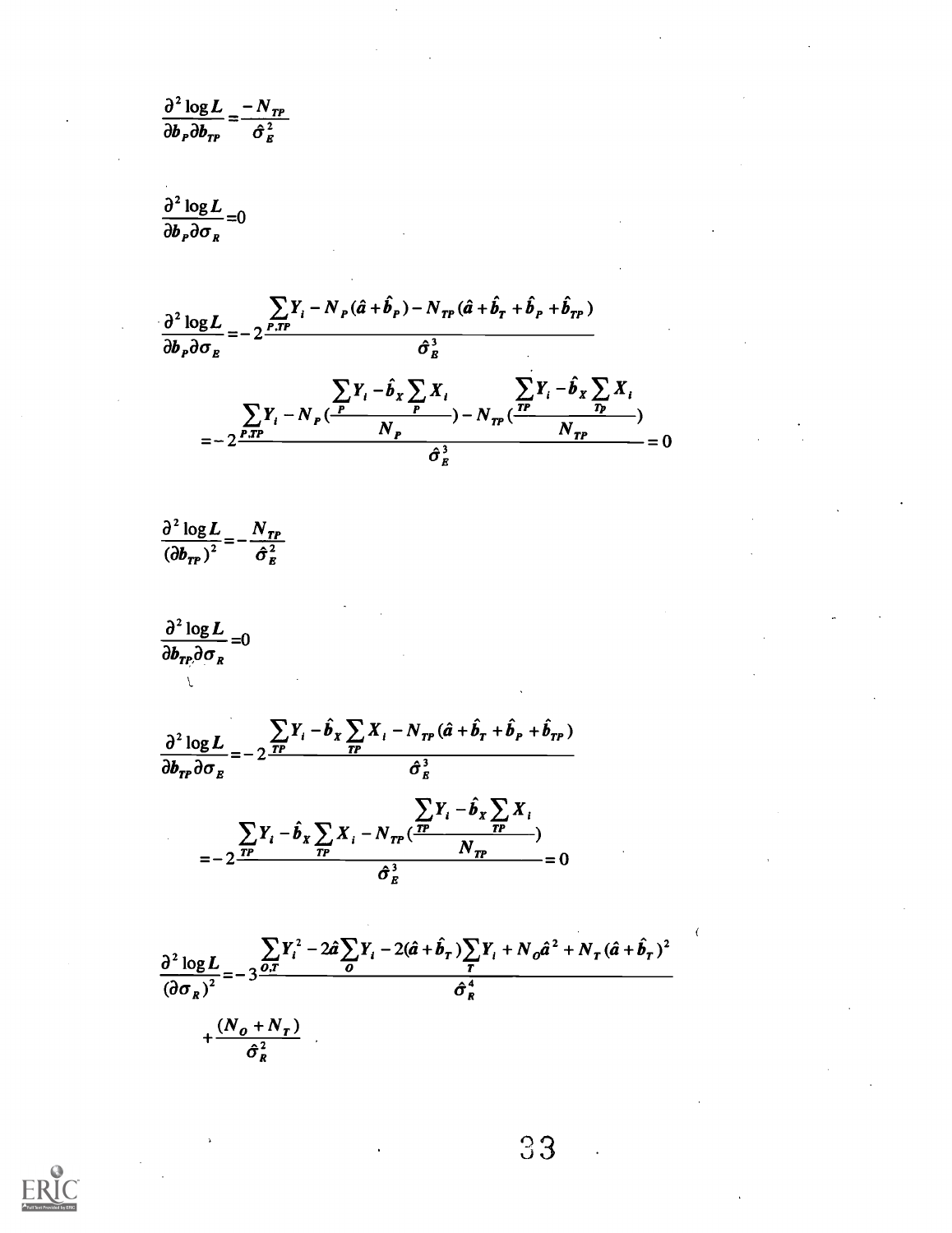$$
\sum_{i=1}^{n} Y_i^2 - 2 \frac{\sum_{i=1}^{n} Y_i \sum_{i=1}^{n} Y_i \sum_{i=1}^{n} Y_i \sum_{i=1}^{n} Y_i \sum_{i=1}^{n} Y_i \sum_{i=1}^{n} Y_i \sum_{i=1}^{n} Y_i \sum_{i=1}^{n} Y_i \sum_{i=1}^{n} Y_i \sum_{i=1}^{n} Y_i \sum_{i=1}^{n} Y_i \sum_{i=1}^{n} Y_i \sum_{i=1}^{n} Y_i \sum_{i=1}^{n} Y_i \sum_{i=1}^{n} Y_i \sum_{i=1}^{n} Y_i \sum_{i=1}^{n} Y_i \sum_{i=1}^{n} Y_i \sum_{i=1}^{n} Y_i \sum_{i=1}^{n} Y_i \sum_{i=1}^{n} Y_i \sum_{i=1}^{n} Y_i \sum_{i=1}^{n} Y_i \sum_{i=1}^{n} Y_i \sum_{i=1}^{n} Y_i \sum_{i=1}^{n} Y_i \sum_{i=1}^{n} Y_i \sum_{i=1}^{n} Y_i \sum_{i=1}^{n} Y_i \sum_{i=1}^{n} Y_i \sum_{i=1}^{n} Y_i \sum_{i=1}^{n} Y_i \sum_{i=1}^{n} Y_i \sum_{i=1}^{n} Y_i \sum_{i=1}^{n} Y_i \sum_{i=1}^{n} Y_i \sum_{i=1}^{n} Y_i \sum_{i=1}^{n} Y_i \sum_{i=1}^{n} Y_i \sum_{i=1}^{n} Y_i \sum_{i=1}^{n} Y_i \sum_{i=1}^{n} Y_i \sum_{i=1}^{n} Y_i \sum_{i=1}^{n} Y_i \sum_{i=1}^{n} Y_i \sum_{i=1}^{n} Y_i \sum_{i=1}^{n} Y_i \sum_{i=1}^{n} Y_i \sum_{i=1}^{n} Y_i \sum_{i=1}^{n} Y_i \sum_{i=1}^{n} Y_i \sum_{i=1}^{n} Y_i \sum_{i=1}^{n} Y_i \sum_{i=1}^{n} Y_i \sum_{i=1}^{n} Y_i \sum_{i=1}^{n} Y_i \sum_{i=1}^{n} Y_i \sum_{i=1}^{n} Y_i \sum_{i=1}^{n} Y_i \sum_{i=1}^{n} Y_i \sum_{i=1}^{n} Y_i \sum_{i=1}^{n
$$

$$
\frac{\partial^2 \log L}{\partial \sigma_R \partial \sigma_E} = 0
$$

$$
\frac{\partial^{2} \log L}{\partial \sigma_{g}} = -3 \frac{\sum_{r,TP} Y_{i}^{2} - 2(\hat{a} + \hat{b}_{P}) \sum_{P} Y_{i} - 2(\hat{a} + \hat{b}_{P} + \hat{b}_{P} + \hat{b}_{PP}) \sum_{P} Y_{i} + \hat{b}_{X}^{2} \sum_{P,TP} X_{i}^{2}}{(\hat{\sigma}_{g}^{4})}
$$
\n
$$
= 3 \frac{2b_{X}(\hat{a} + \hat{b}_{P}) \sum_{P} X_{i} + 2\hat{b}_{X}(\hat{a} + \hat{b}_{P} + \hat{b}_{P} + \hat{b}_{PP}) \sum_{IP} X_{i} - 2\hat{b}_{X} \sum_{P,TP} Y_{i} X_{i}}{-3}
$$
\n
$$
= 3 \frac{N_{P}(\hat{a} + \hat{b}_{P})^{2} + N_{TP}(\hat{a} + \hat{b}_{P} + \hat{b}_{P} + \hat{b}_{PP})^{2}}{\hat{\sigma}_{g}^{4}} + \frac{(N_{P} + N_{TP})}{\hat{\sigma}_{g}^{2}}
$$
\n
$$
= -3 \frac{SSW_{P,TP}(Y_{i}, Y_{i}) + \hat{b}_{X}^{2} SSW_{P,TP}(X_{i}, X_{i}) - 2\hat{b}_{X} SSW_{P,TP}(Y_{i}, X_{i})}{\hat{\sigma}_{e}^{4}}
$$
\n
$$
+ \frac{(N_{P} + N_{TP})}{\hat{\sigma}_{g}^{2}}
$$
\n
$$
= 3 \frac{(SSW_{P,TP}(Y_{i}, Y_{i}) + \hat{b}_{X}^{2} SSW_{P,TP}(X_{i}, X_{i}) - 2\hat{b}_{X} SSW_{P,TP}(Y_{i}, X_{i}))(N_{P} + N_{TP})^{2}}{(SSW_{P,TP}(Y_{i}, Y_{i}) + \hat{b}_{X}^{2} SSW_{P,TP}(X_{i}, X_{i}) - 2\hat{b}_{X} SSW_{P,TP}(Y_{i}, X_{i}))^{2}}
$$



34

 $\sim$ 

 $\lambda$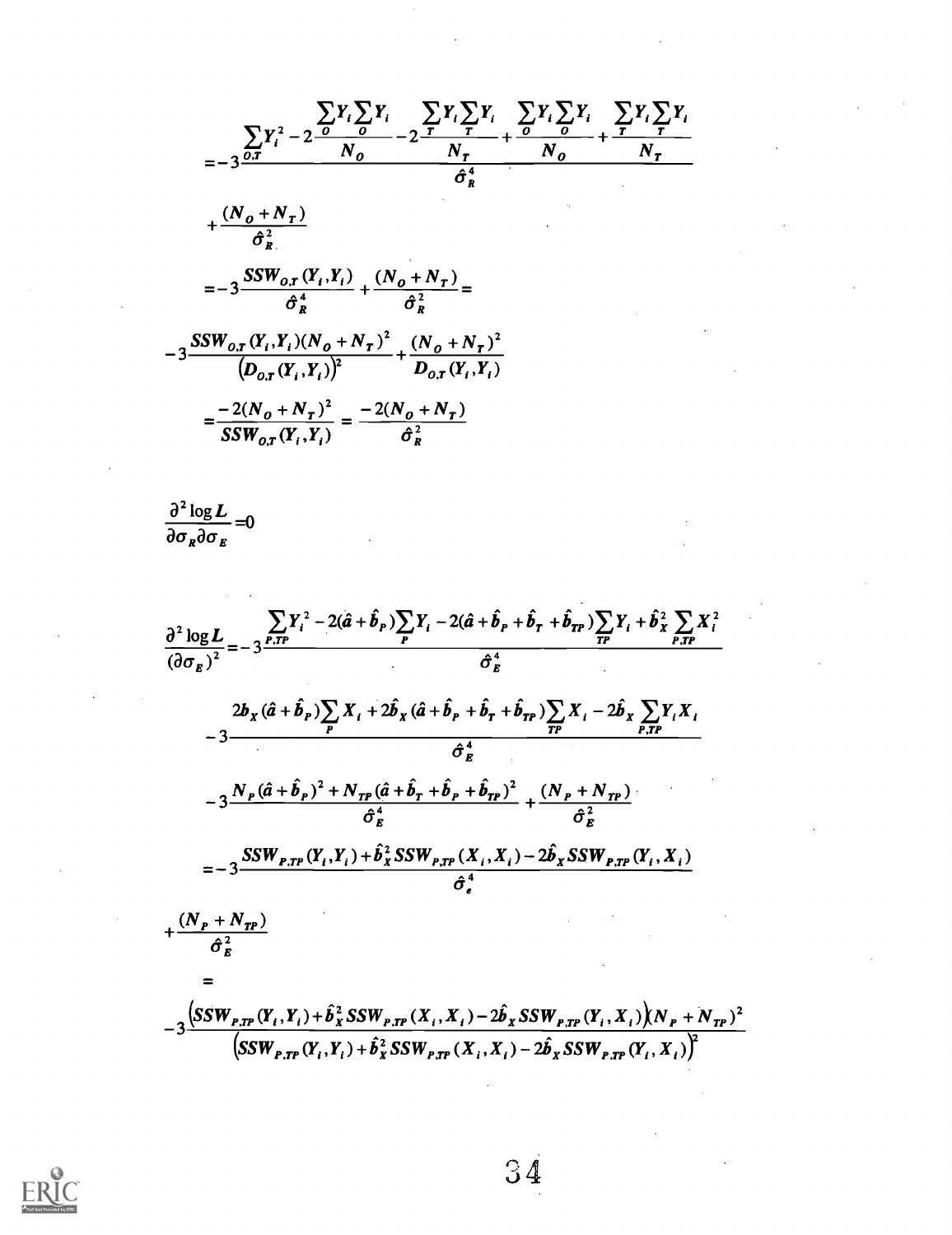$$
+\frac{(N_{P}+N_{TP})^{2}}{SSW_{P,TP}(Y_{i},Y_{i})+\hat{b}_{X}^{2}SSW_{P,TP}(X_{i},X_{i})-2\hat{b}_{X}SSW_{P,TP}(Y_{i},X_{i})}
$$

$$
=\frac{-2(N_{P}+N_{TP})}{\hat{\sigma}_{E}^{2}}
$$

 $\sum_{\text{Full fast Proposition} }\sum_{\text{Perioded by Euler}}$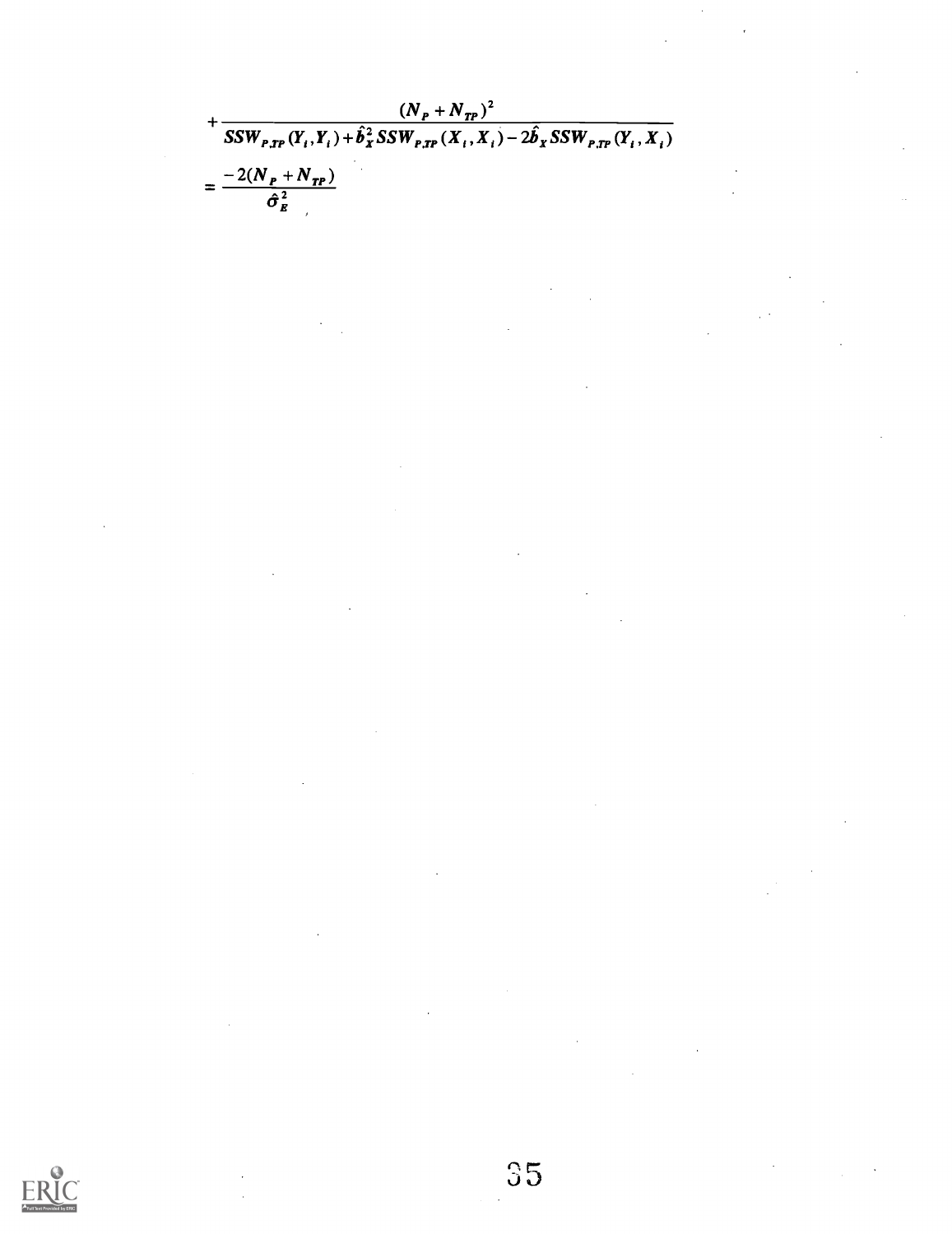#### Titles of Recent Research Reports from the Department of Educational Measurement and Data Analysis. University of Twente, Enschede, The Netherlands.

- RR-99-06 G. van Engelenburg, Statistical Analysis for the Solomon Four-Group Design
- RR-99-05 E.M.L.A. van Krimpen -Stoop & R.R. Meijer, CUSUM-Based Person-Fit Statistics for Adaptive Testing
- RR-99-04 H.J. Vos, A Minimax Procedure in the Context of Sequential Mastery Testing
- RR-99-03 B.P. Veldkamp & W.J. van der Linden, Designing Item Pools for Computerized Adaptive Testing
- RR-99-02 W.J. van der Linden, Adaptive Testing with Equated Number-Correct Scoring
- RR-99-01 R.R. Meijer & K. Sijtsma, A Review of Methods for Evaluating the Fit of Item Score Patterns on a Test
- RR-98-16 J.P. Fox & C.A.W. Glas, Multi-level IRT with Measurement Error in the Predictor Variables
- RR-98-15 C.A.W. Glas & H.J. Vos, Adaptive Mastery Testing Using the Rasch Model and Bayesian Sequential Decision Theory
- RR-98-14 A.A. Beguin & C.A.W. Glas, MCMC Estimation of Multidimensional IRT Models
- RR-98-13 E.M.L.A. van Krimpen-Stoop & R.R. Meijer, Person Fit based on Statistical Process Control in an AdaptiveTesting Environment
- RR-98-12 W.J. van der Linden, Optimal Assembly of Tests with Item Sets
- RR-98-11 W.J. van der Linden, B.P. Veldkamp & L.M. Reese, An Integer Programming Approach to Item Pool Design
- RR-98-10 W.J. van der Linden, A Discussion of Some Methodological Issues in International Assessments
- RR-98-09 B.P. Veldkamp, Multiple Objective Test Assembly Problems
- RR-98-08 B.P. Veldkamp, Multidimensional Test Assembly Based on Lagrangian Relaxation Techniques
- RR-98-07 W.J. van der Linden & C.A.W. Glas, Capitalization on Item Calibration Error in Adaptive Testing
- RR-98-06 W.J. van der Linden, D.J. Scrams & D.L.Schnipke, Using Response-Time Constraints in Item Selection to Control for Differential Speededness in Computerized Adaptive Testing
- RR-98-05 W.J. van der Linden, Optimal Assembly of Educational and Psychological Tests, with a Bibliography



ិ6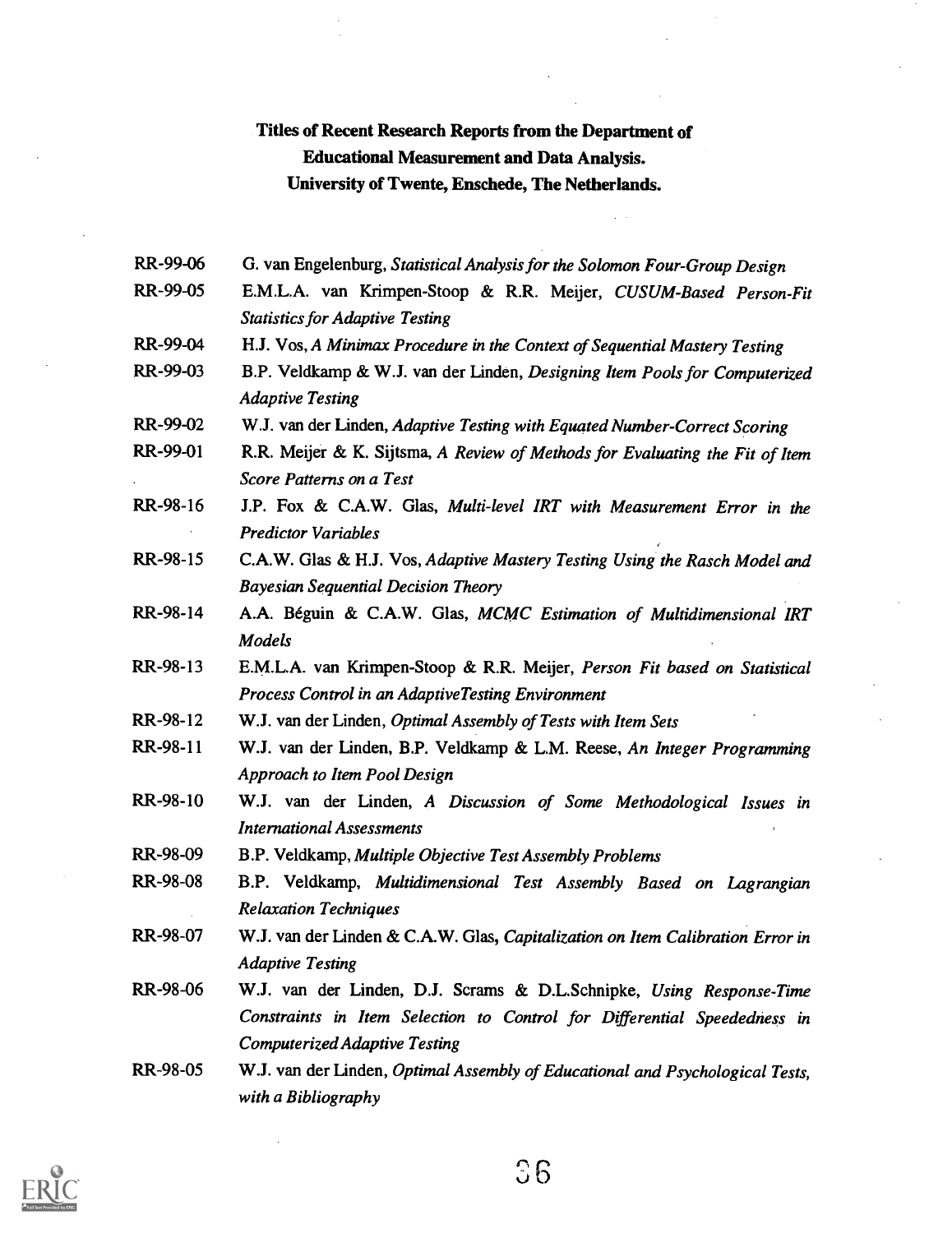- RR-98-04 C.A.W. Glas, Modification Indices for the 2-PL and the Nominal Response Model
- RR-98-03 C.A.W. Glas, Quality Control of On-line Calibration in Computerized Assessment
- RR-98-02 R.R. Meijer & E.M.L.A. van Krimpen-Stoop, Simulating the Null Distribution of Person-Fit Statistics for Conventional and Adaptive Tests
- RR-98-01 C.A.W. Glas, R.R. Meijer, E.M.L.A. van Krimpen-Stoop, Statistical Tests for Person Misfit in Computerized Adaptive Testing
- RR-97-07 H.J. Vos, A Minimax Sequential Procedure in the Context of Computerized Adaptive Mastery Testing
- RR-97-06 H.J. Vos, Applications of Bayesian Decision Theory to Sequential Mastery **Testing**
- RR-97-05 W.J. van der Linden & Richard M. Luecht, Observed-Score Equating as a Test Assembly Problem
- RR-97-04 W.J. van der Linden & J.J. Adema, Simultaneous Assembly of Multiple Test Forms
- RR-97-03 W.J. van der Linden, Multidimensional Adaptive Testing with a Minimum Error-Variance Criterion
- RR-97-02 W.J. van der Linden, A Procedure for Empirical Initialization of Adaptive Testing Algorithms
- RR-97-01 W.J. van der Linden & Lynda M. Reese, A Model for Optimal Constrained Adaptive Testing
- RR-96-04 C.A.W. Glas & A.A. Béguin, Appropriateness of IRT Observed Score Equating
- RR-96-03 C.A.W. Glas, Testing the Generalized Partial Credit Model
- RR-96-02 C.A.W. Glas, Detection of Differential Item Functioning using Lagrange Multiplier Tests
- RR-96-01 W.J. van.der Linden, Bayesian Item Selection Criteria for Adaptive Testing
- RR-95-03 W.J. van der Linden, Assembling Tests for the Measurement of Multiple Abilities
- RR-95-02 W.J. van der Linden, Stochastic Order in Dichotomous Item Response Models for Fixed Tests, Adaptive Tests, or Multiple Abilities
- RR-95-01 W.J. van der Linden, Some decision theory for course placement
- RR-94-17 H.J. Vos, A compensatory model for simultaneously setting cutting scores for selection-placement-mastery decisions

. . .

Research Reports can be obtained at costs, Faculty of Educational Science and Technology, University of Twente, TO/OMD, P.O. Box 217, 7500 AE Enschede, The Netherlands.

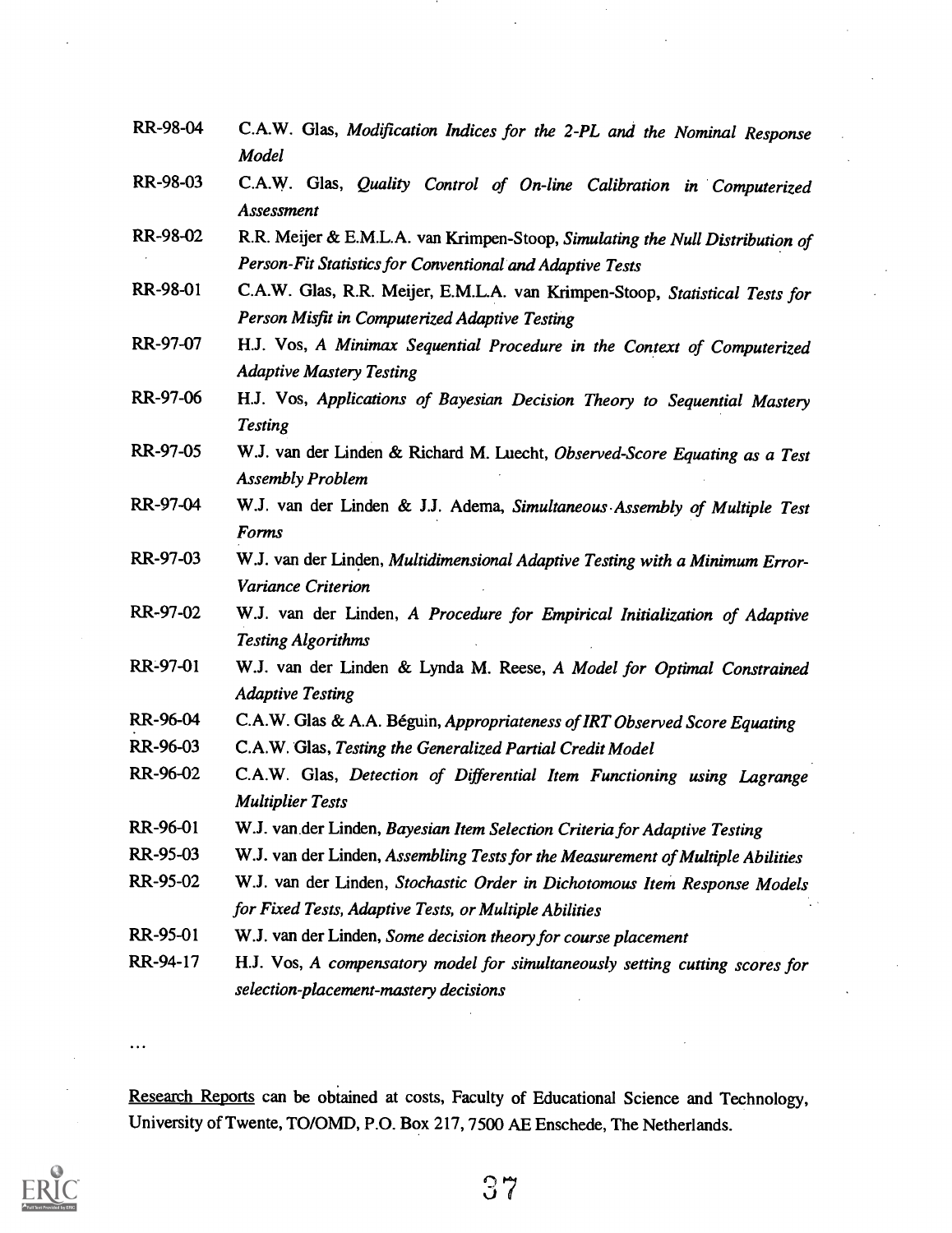











圛



 $\mathcal{O}$ 



# faculty of EDUCATIONAL SCIENCE AND TECHNOLOGY

A publication by rne raculty of Educational Science and Technology of the University of Twente P.O. Box 217 7500 AE Enschede The Netherlands REST COPY AVMENT 38





AVAILABLE